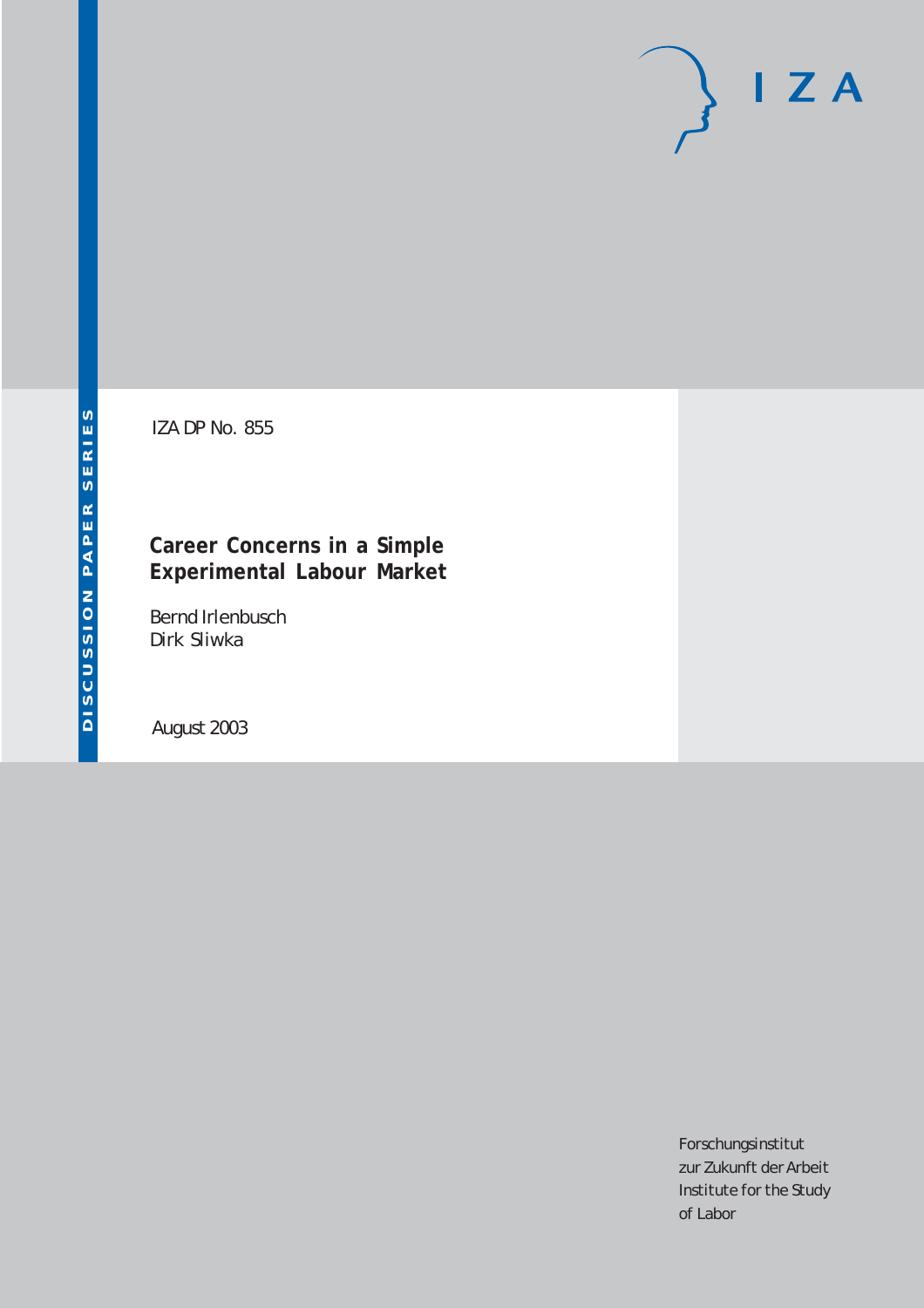# **Career Concerns in a Simple Experimental Labour Market**

## **Bernd Irlenbusch**

*University of Erfurt* 

## **Dirk Sliwka**

*University of Bonn and IZA Bonn* 

#### Discussion Paper No. 855 August 2003

IZA

P.O. Box 7240 D-53072 Bonn **Germany** 

Tel.: +49-228-3894-0 Fax: +49-228-3894-210 Email: [iza@iza.org](mailto:iza@iza.org)

This Discussion Paper is issued within the framework of IZA's research area *Mobility and Flexibility of Labor.* Any opinions expressed here are those of the author(s) and not those of the institute. Research disseminated by IZA may include views on policy, but the institute itself takes no institutional policy positions.

The Institute for the Study of Labor (IZA) in Bonn is a local and virtual international research center and a place of communication between science, politics and business. IZA is an independent, nonprofit limited liability company (Gesellschaft mit beschränkter Haftung) supported by Deutsche Post World Net. The center is associated with the University of Bonn and offers a stimulating research environment through its research networks, research support, and visitors and doctoral programs. IZA engages in (i) original and internationally competitive research in all fields of labor economics, (ii) development of policy concepts, and (iii) dissemination of research results and concepts to the interested public. The current research program deals with (1) mobility and flexibility of labor, (2) internationalization of labor markets, (3) welfare state and labor market, (4) labor markets in transition countries, (5) the future of labor, (6) evaluation of labor market policies and projects and (7) general labor economics.

IZA Discussion Papers often represent preliminary work and are circulated to encourage discussion. Citation of such a paper should account for its provisional character. A revised version may be available on the IZA website ([www.iza.org](http://www.iza.org/)) or directly from the author.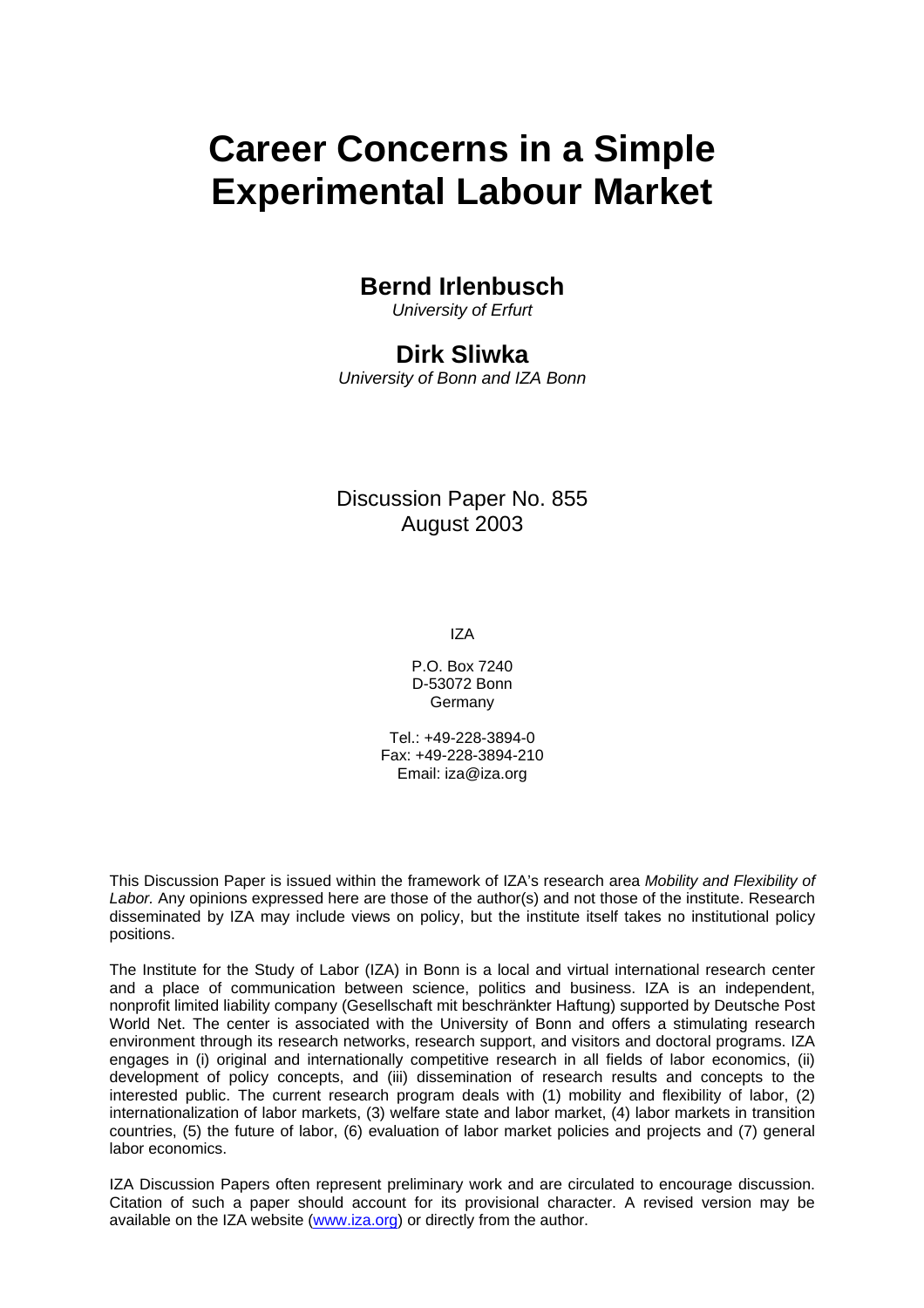IZA Discussion Paper No. 855 August 2003

## **ABSTRACT**

## **Career Concerns in a Simple Experimental Labour Market**[∗](#page-2-0)

We experimentally investigate a simple version of Holmström's career concerns model in which firms compete for agents in two consecutive periods. Profits of firms are determined by agents' unknown ability and the effort they choose. Before making second-period wage offers firms are informed about first-period profits. In a different treatment firms additionally learn the abilities of agents. Theory suggests high first-period equilibrium effort in the hidden ability treatment but no effort elsewhere. However, we find that effort is significantly higher in the revealed ability treatment and therefore conclude that transparency does not weaken, but strengthen career concerns incentives.

JEL Classification: C72, C91, J33

Keywords: incentives, labour market, reputation, reciprocity, career concerns

Corresponding author:

 $\overline{a}$ 

Dirk Sliwka Betriebswirtschaftliche Abteilung II University of Bonn Adenauerallee 24-42 53113 Bonn Germany Tel.: +49 228 739 214 Fax: +49 228 739 210 Email: [dirk.sliwka@uni-bonn.de](mailto:dirk.sliwka@uni-bonn.de)

<span id="page-2-0"></span><sup>∗</sup> The authors are thankful for the suggestions made by two anonymous referees. Jörg Breitung and Simon Gächter provided valuable comments. All errors are our own. Financial support by the Deutsche Forschungsgemeinschaft through grant KR2077/2-1 and the European Union through the EU-TMR Research Network ENDEAR (FMRX-CT98-0238) is gratefully acknowledged.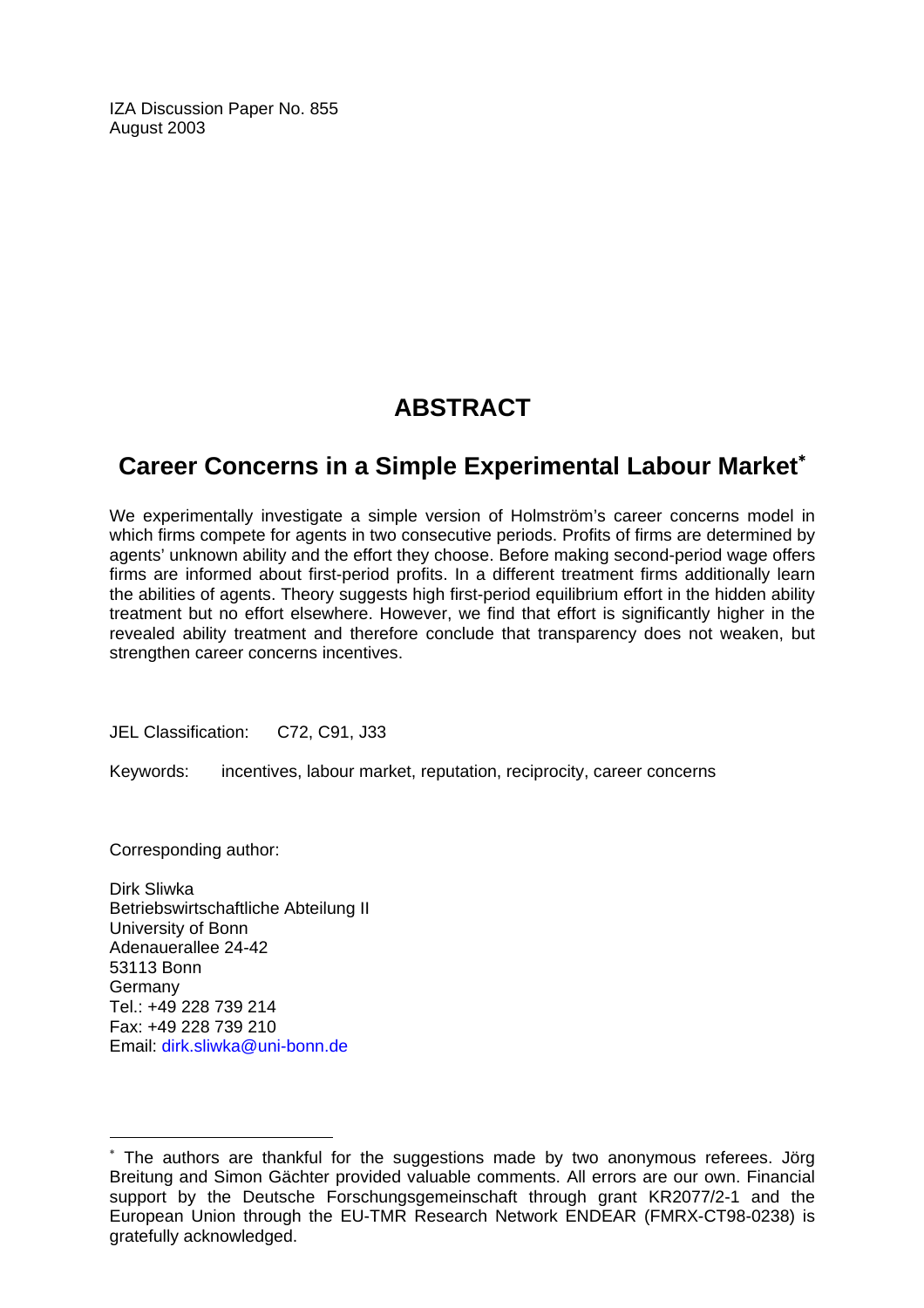## **1 Introduction**

 $\overline{a}$ 

Since Holmström's (1982) article, building on the work by Fama (1980), the understanding has become well established that career concerns are an important incentive device.<sup>1</sup> Holmström's idea is basically the following: the performance of a manager depends on two factors, his ability and his effort at each point in time. After each period in the working life of a manager the actual and potential other employers receive a signal on the manager's performance. However, they cannot distinguish directly whether good performance was due high ability or high effort. Potential employers can make wage offers to a manager, which will be contingent on their beliefs about his ability and effort choice. Their beliefs depend on their observations of past performance. Given an equilibrium effort level, the labour market's beliefs about the manager's ability will be higher, the higher the manager's past output. As a consequence, by exerting effort in the actual period the manager can raise the market's beliefs on his ability and, hence, the wages he receives in the future – therefore this type of models is sometimes described as "signal jamming" models.

One important implication of this theory is that managers will exert higher effort in the beginning of their career than in the end. In the beginning, there are not so many signals of past performance available to judge the ability of a manager. Hence, initial performance has a high impact on the labour market's assessment of the manager's ability and therefore the manager's marginal return on effort is high. In the end of his career, there has been a large number of signals on a manager's ability. Then, current performance has only a small effect on the market's assessments. In addition, the number of remaining periods is small in which the manager would receive wages raised by current higher performance.

This mechanism seems to be highly plausible and might well explain certain aspects of career concerns as an incentive device. However, it builds on the important assumption that the market cannot distinguish between a manager's ability and his effort choice. If such a distinction is feasible the manager is not able to "fool" the labour market into believing that he is of high ability when he is not. A backward induction argument then leads to the conclusion that a rational agent with self-regarding preferences will never exert any positive effort. Hence, if the labour market is able to differentiate between ability and effort the mechanism should break down entirely.

<sup>1</sup> Other articles building on this idea are for instance Gibbons and Murphy (1992) or Anderson (2002) who analyse the interaction of career concerns with piece rates. Auriol, Friebel, Pechlivanos (2002) consider the interaction of career concerns and explicit incentives in teams. Dewatripont, Jewitt and Tirole (1999a) and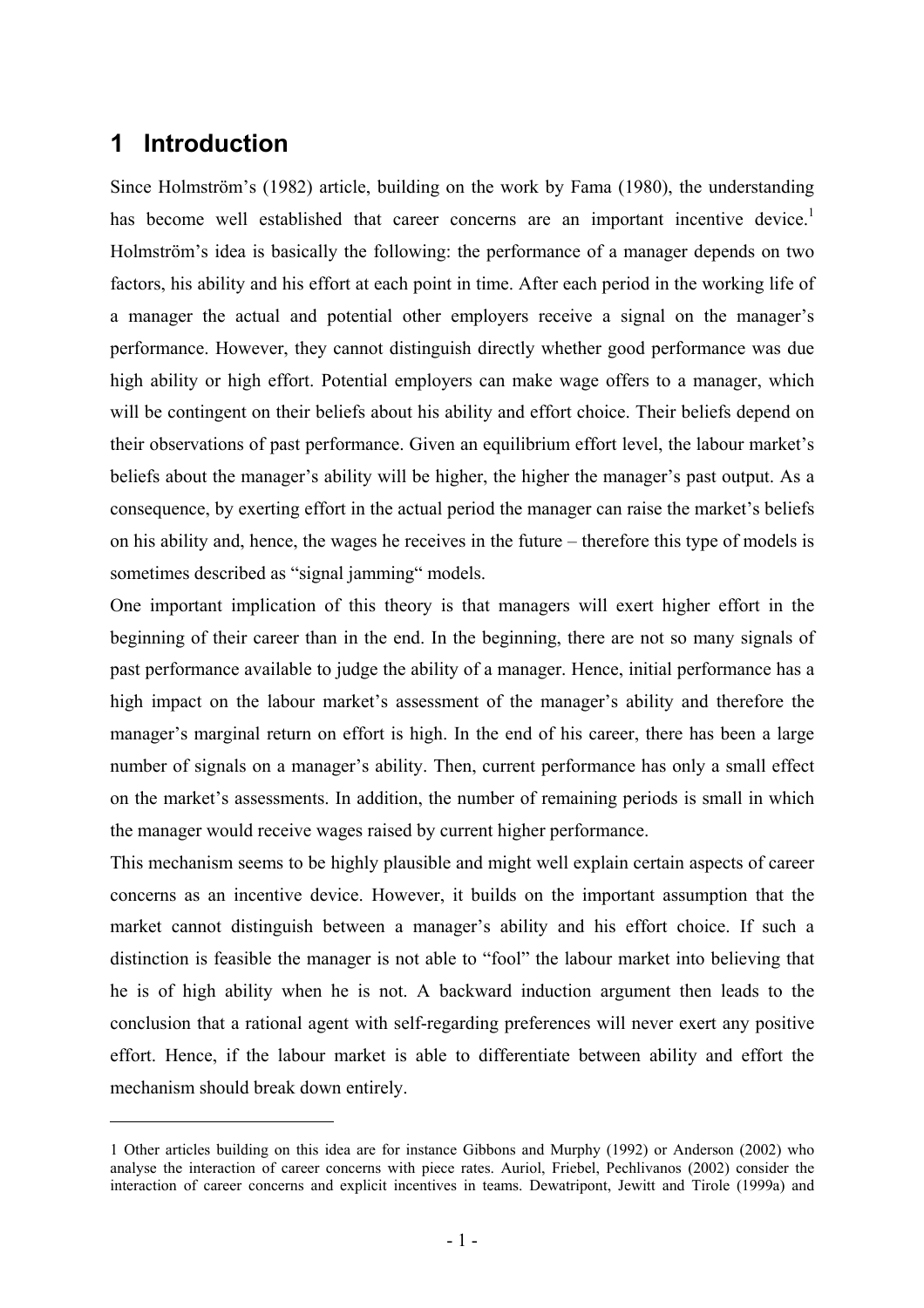Recent literature in experimental economics (e.g. Fehr, Kirchsteiger and Riedl 1993; Berg, Dickhaut, and McCabe 1995, Fehr, Gächter and Kirchsteiger 1997, Charness 1998, Abbink, Irlenbusch, and Renner 2000, Dufwenberg and Gneezy 2000, Dufwenberg and Kirchsteiger 2000, Fehr and Schmidt 2000, Clark and Sefton 2001, Van der Heijden, Nelissen, Potters, and Verbon 2001, Irlenbusch and Sliwka 2003) has pointed out that the assumption that economic agents are guided by narrow self-interest and maximisation of monetary payoffs has to be rejected in many cases. Fairness and reciprocity play an important role in explaining human behaviour. Since a principal may have a preference for hiring an agent who is willing to reciprocate generous wages with non-zero effort even in the end of the game, we should expect that it is attractive for agents to reciprocate wage offers right from the beginning. Hence, it is likely that agents exert strictly positive effort levels even when ability and effort can be distinguished.

In order to analyse the functioning of the career concerns mechanism empirically, we designed an experimental setting which to our knowledge is the first attempt to implement a career concerns model in a laboratory experiment. The experimental approach has the advantage that it provides data of real behaviour in situations which differ only in the strategic variation which we are interested in. We examine two different settings. In a first setting we implement a simple version of Holmström's model, making the key assumption that a manager's ability and effort cannot be observed separately. We contrast this with a second setting where effort and ability are revealed, in order to examine the consequences of omitting the essential "indistinguishability" assumption. Note that the second setting still allows for building a reputation for reciprocating positive wage offers.

In our experiment four firms can bid for the service of three managers in each of two consecutive periods. The managers' abilities are initially randomly drawn, but fixed for both periods. A manager can accept only one offer in each period. After having accepted an offer he can choose an effort level. The firm, whose bid he has accepted, receives simply the sum of his ability and his effort. In the first setting only this sum is conveyed, in the second the manager's ability is revealed in addition to all potential employers. Theory predicts high effort in the first period of the setting with hidden abilities and no effort at all in all other cases.

We basically find two interesting observations. First, in *both* settings effort levels are positive and they are higher in the first than in the second period, i.e. even if the ability is revealed.

<sup>(1999</sup>b) extend Holmström's framework for instance to encompass multiple tasks or more general distribution functions. See also Gibbons and Waldman (1999) for an overview.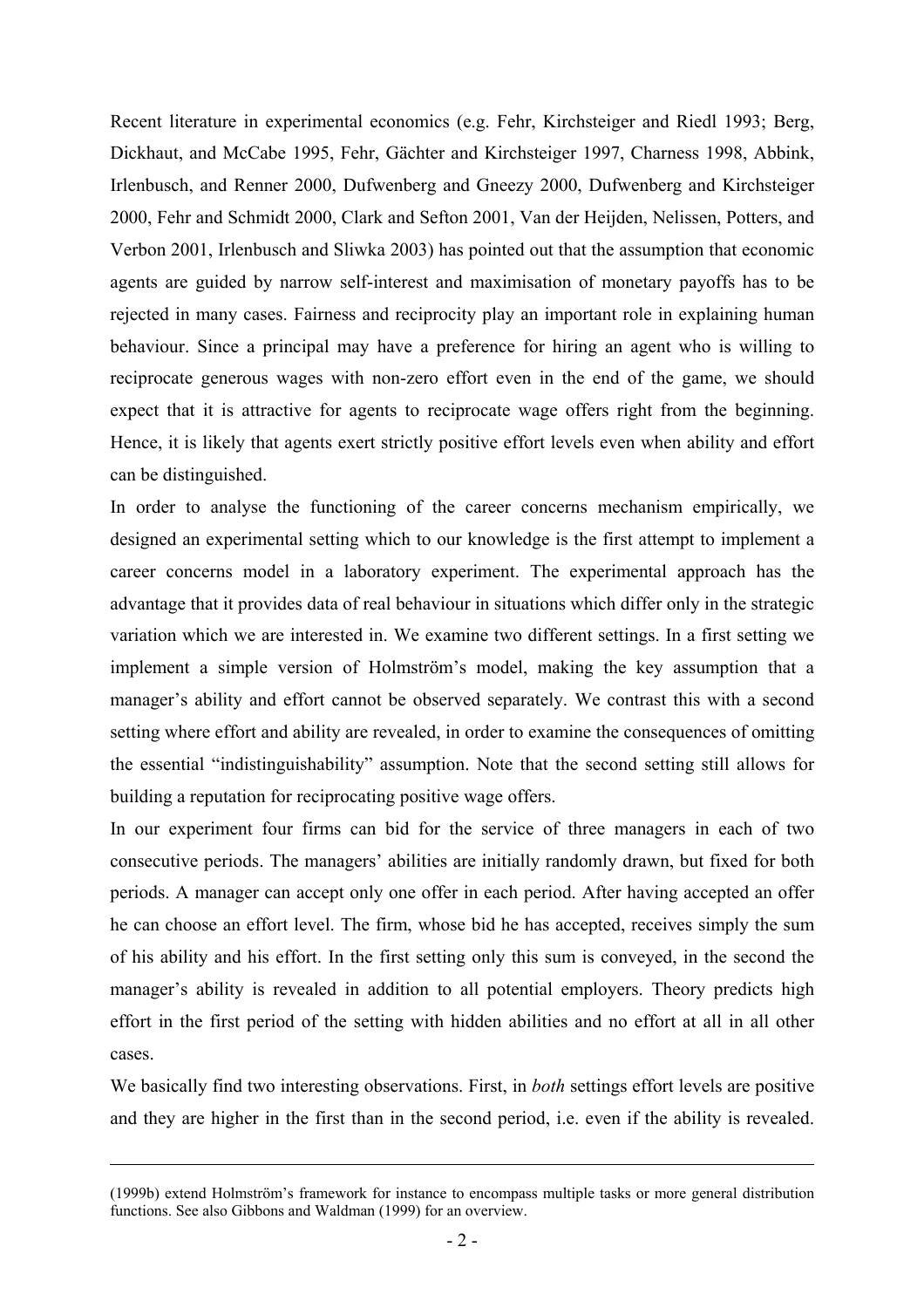Hence, it is not only the strategic "signal jamming" motive – that is to make the labour market think that oneself is of high ability – that induces high efforts. Second and most surprisingly, it turns out that the effect is much stronger when abilities are revealed. First period efforts are significantly higher in that case. Hence, the experimental results turn the theoretical view upside down: we observe even *higher* efforts in the treatment where according to standard theory the absence of uncertainty prevents effort!

The paper proceeds as follows. In section 2 we present a simple version of a Holmström-type career concerns model and give equilibrium solutions in section 3 for both the hidden ability and the revealed ability setting. In section 4 the experimental design is described. After this we report the experimental results in section 5. Finally, possible interpretations are discussed in section 6.

## **2 A Simple Career Concerns Model**

 $\overline{a}$ 

In this section we provide a simple version of a Holmström (1982)-type career concerns model. Whereas Holmström considers several periods we consider only two.<sup>2</sup> Instead of normally distributed abilities we assume a uniform distribution and omit additional noise terms. This gives us a clear-cut setup containing the basic ingredients of a career concerns model without imposing too much complexity that may not be understood by experimental participants. In addition, normally distributed random variables cannot be implemented experimentally without skipping the tails as they always encompass the possibility of infinite losses or gains. Furthermore the inclusion of additional noise terms would make Bayesian updating of beliefs about an agent's ability much more complex.

In our model a manager works for two consecutive periods *t=*1,2 and produces a certain output in each period. This output is determined by the manager's ability *a* and the effort he exerts in period *t* denoted by  $e_t$ . The output accrues to the manager's employer in the respective period. The manager's ability is constant over both periods. In the beginning this ability is unknown to all players, i.e. even the managers themselves do not observe their own ability. It is known, however, that the ability is uniformly distributed on the set [0, *A*]. For simplicity we assume that the output  $y_t$  in period *t* is given by the sum of the manager's ability and the effort he exerted in this period:

<sup>&</sup>lt;sup>2</sup> This is for instance also done in Dewatripont, Jewitt and Tirole (1999a) and (1999b), Anderson (2002) or Auriol, Friebel, Pechlivanos (2002)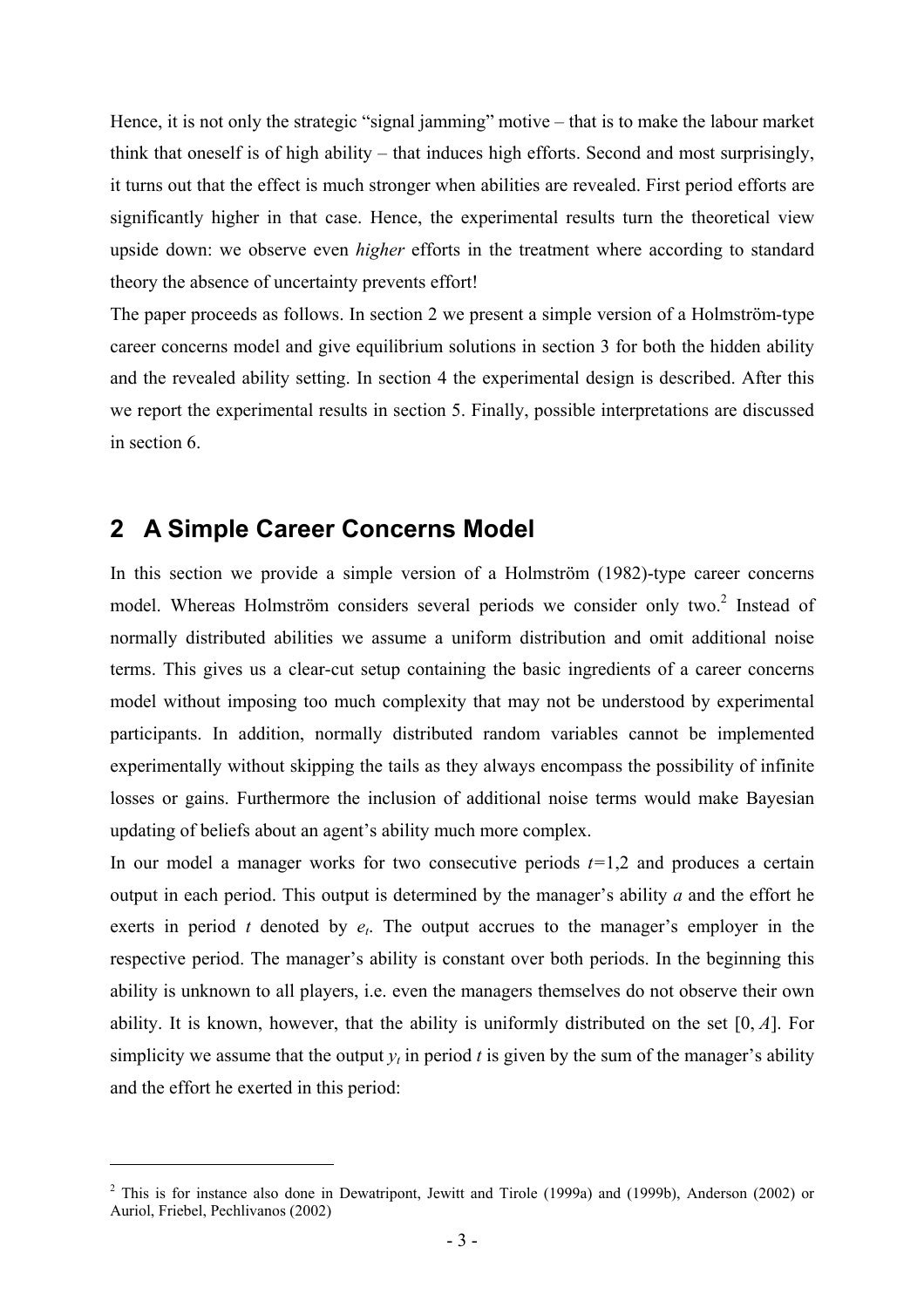$y_t = e_t + a$ .

There are at least two firms present in the market, which as potential employers compete for the managers' services in each period. In the beginning of each period all firms simultaneously make a fixed wage offer to the manager. A manager can accept one of those offers.

We consider two different settings, which will be implemented in the experiment. They differ with regard to the amount of information the potential employers receive about the manager's past performance. In both settings all potential employers observe the output produced by the manager in the first period before they make their second period wage offers. First, we analyse a standard Holmström type model, which we call the *hidden ability* setting. In this setting although observing the manager's output, the potential employers do not learn to which parts it consists of the manager's ability and effort. Then we look at a second setting, which we call the *revealed ability setting*, where the employers learn in addition to the output its exact composition. Hence, before they make their second period wage offers they know precisely a manager's ability. Note that, as the manager himself learns the first period output and knows his own effort choice, he perfectly knows his ability after period 1 in both treatments.

After the manager has chosen one of the offers in period  $t$ , he receives the offered wage  $w_t$ , that is paid by the firm which has made this offer. After this, he can choose an effort level  $e_t$ , which will lead to private costs  $c(e_t)$  for the manager, where  $c(0)=0$ ,  $c'(e_t) > 0$  and  $c''(e_t) > 0$ . The timeline of events in both settings is as follows:



As described above, the only difference between both settings is that in the *revealed ability setting* in addition to his output all firms perfectly learn the manager's ability.

The profit of a firm when hiring the manager in period  $t$  is the difference between his output  $y_t$ and wage  $w_t$ . The utility of the manager in period  $t$  is the difference between the received wage  $w_t$  and the costs of his effort. For simplicity there is no discounting.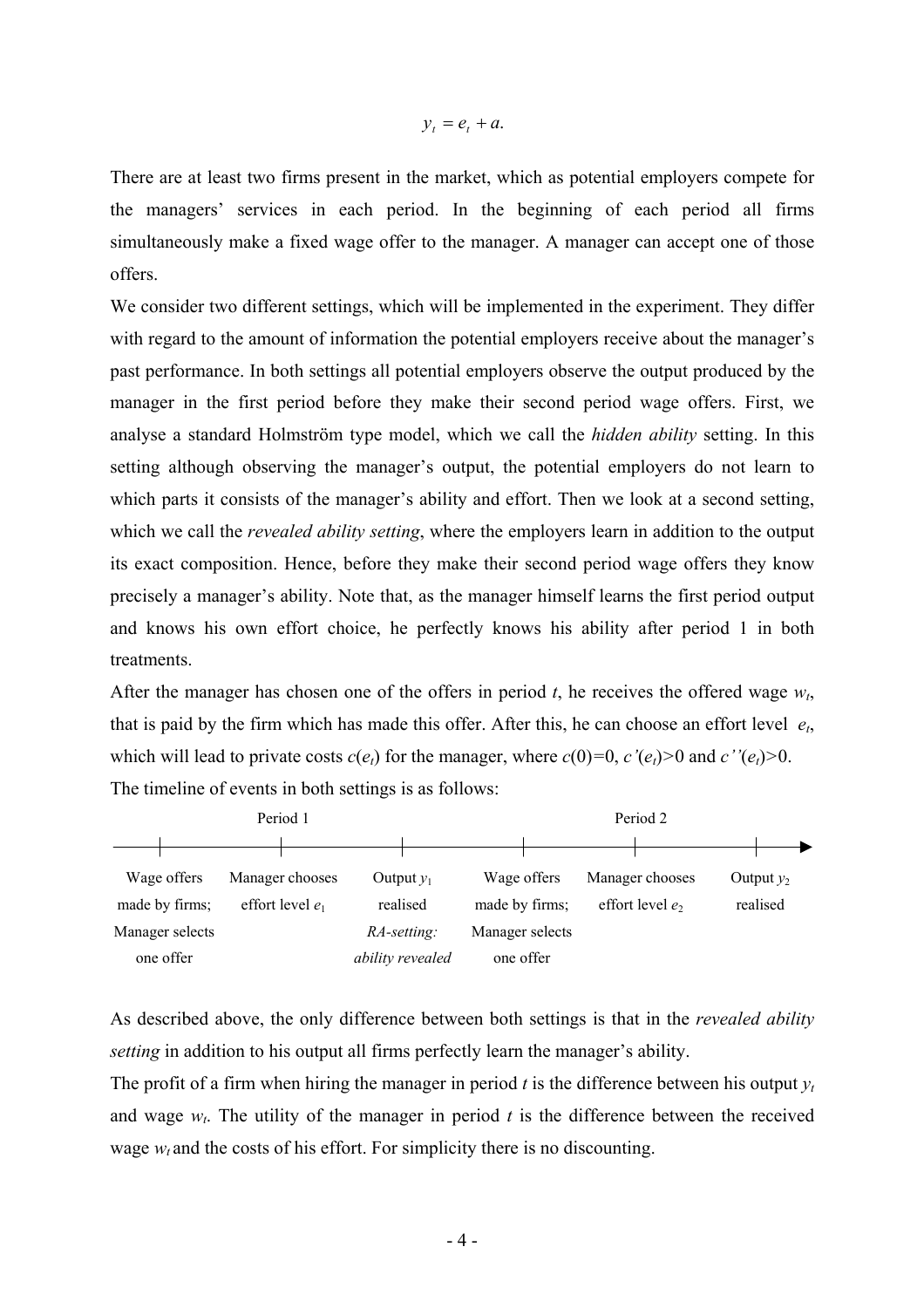## **3 Equilibrium Behaviour**

We solve for the perfect Bayesian equilibrium of the game described above for both settings. We assume that all players have purely self-regarding preferences and are risk neutral. Risk aversion does not greatly alter the results. We will briefly discuss this at the end of this section.

## *3.1 The Hidden Ability Setting*

Clearly, a rational manager with purely self-regarding preferences will never exert any effort in period 2 as this just causes costs without any return. Hence, the value of a manager for potential employers is only determined by his ability. In this setting the potential employers do not learn the agent's ability directly after period 1. However, in a pure strategy equilibrium, they can infer the ability from the first period result. With an equilibrium effort of  $e_1^*$  a potential employer can easily compute the actual ability *a* of an employee. It is simply the difference between  $y_1$  and  $e_1^*$ :

$$
a = y_1 - e_1^*
$$

Thus, all market participants precisely know the ability of a manager after period 1 and they have a common valuation of his services. The bidding process at the beginning of period 2 results in Bertrand competition. In equilibrium the second period wage must correspond to the ability of the manager, so that  $w_2 = y_1 - e_1^*$ .

This wage setting behaviour is anticipated by the manager in period 1. The market's beliefs on his ability are influenced by his effort choice. By exerting more effort in the first period he can raise the market's expectations and, consequently, second period wages as he can raise *y*<sup>1</sup> and therefore  $w_2$ . Recall that  $e_1^*$  describes the firms' beliefs on his equilibrium effort. In equilibrium those beliefs must be accurate. It remains to analyse which values for  $e_1$  can indeed be equilibrium values.

Note that, when the manager chooses a value of  $e_1$  different from  $e_1^*$ , the revenue observed by the market may well attain values which can never occur on the equilibrium path. It seems to be reasonable to assume that firms' conditional expectations about the manager's ability are monotonically increasing in  $y_1$  not only on but also off the equilibrium path: When (rationally) believing that the manager's ability is 0 when observing revenue  $e_1^*$  why should firms believe that he has a higher ability after lower realizations of the revenue? If we impose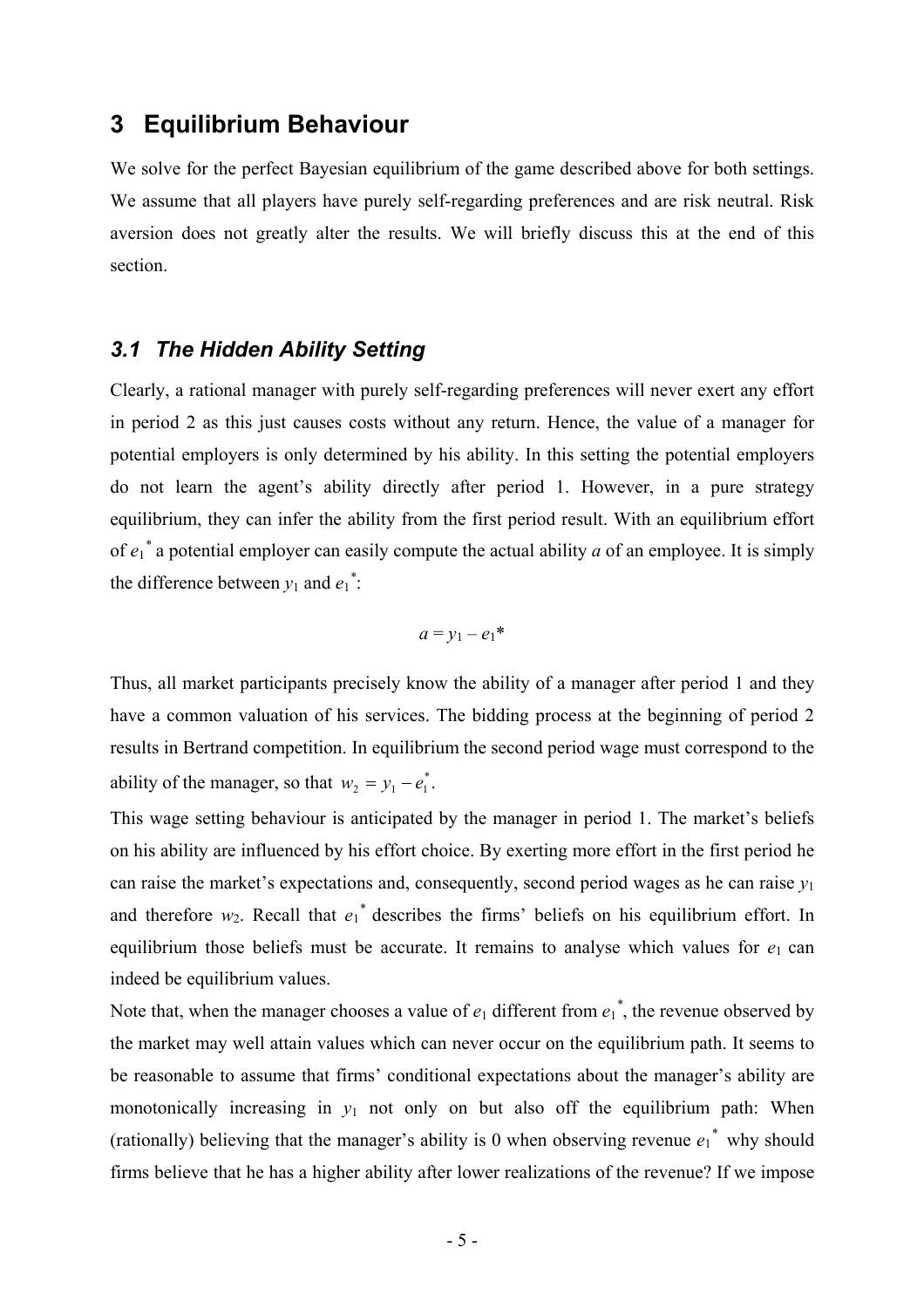this "refinement"<sup>3</sup> we must have that the conditional expectation on  $a$  is zero for all observations  $y_1$  smaller than  $e_1^*$  (as in equilibrium *a* is believed to be equal to zero if  $y_1 = e_1^*$ ) and conversely, *a* is believed to be equal to *A* for all  $y_1$  larger than  $A + e_1^*$ . Hence,

$$
w_2(y_1) = \begin{cases} 0 & \text{if } y_1 < e_1^* \\ y_1 - e_1^* & \text{if } e_1^* \le y_1 \le e_1^* + A \\ A & \text{if } y_1 > e_1^* + A \end{cases}
$$

In period 1 the agent maximizes

$$
\max_{e_1} E[w_2(y_1)]e_1] - c(e_1).
$$

Increasing the effort by one unit will increase  $y_1$  also by one unit and – in equilibrium – the agent's future wage by the same amount. Hence, we get the direct conjecture that  $c'(e_1^*) = 1$ . In the appendix we show that this equation indeed defines the unique pure strategy equilibrium. The existence of this equilibrium is assured if there is sufficiently high uncertainty about the agent's ability, i.e. for sufficiently large values of *A*.

Note, that the first period equilibrium effort actually corresponds to the *first-best*-effort, as the marginal product of effort for the manager exactly corresponds to the marginal product of effort for the firm. Thus, in the simple model considered here career concerns lead to efficient effort levels in the first period although wages are fixed. This is due to the fact that here output only depends on effort and ability of the manager. In Holmström's (1982) model and for instance in the papers by Dewatripont, Jewitt and Tirole (1999) there is additional noise. Thus, the current output has a weaker impact on the market's assessments and the manager therefore exerts less effort.

It remains to compute the first period equilibrium wage. Again there is Bertrand competition among the potential employers. The wage will correspond to the expected output in period 1 which is simply the sum of the expected ability of the manager *E*[*a*] and the equilibrium effort level *e*<sup>1</sup> *\** :

$$
w_1 = E[a] + e_1^*.
$$

These results can be summarised as follows:

 $3$  In signalling games similar refinements have been applied recently by e.g. Fehr, Klein and Schmidt (2002) or Bénabou and Tirole (2002).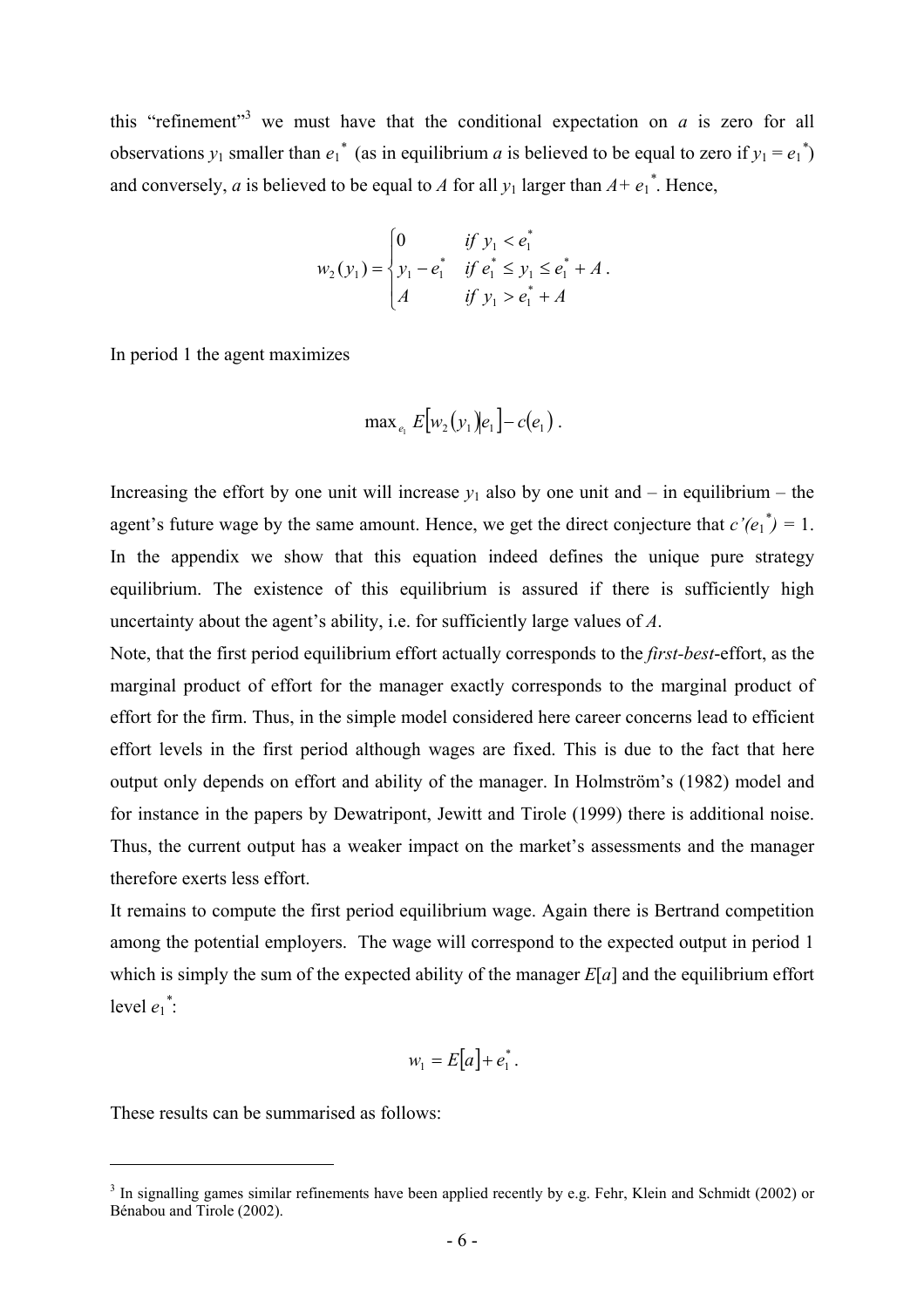#### *Theoretical Result 1: (Hidden Ability Setting)*

If *A* is sufficiently large, there is a perfect Bayesian equilibrium in pure strategies which has the following properties:

- (i) In period 1 the manager chooses the efficient effort level, such that  $c'(e_1^*) = 1$ . He receives a wage  $w_1 = E[a] + e_1^*$ .
- (ii) In period 2 the manager receives a wage  $w_2 = y_1 e_1^*$  and exerts no effort.

A rational worker chooses a high effort level in the first period to suggest a high ability to the labour market. In equilibrium, however, he does not succeed to deceive the labour market, as his behaviour is anticipated by the potential employers. Nonetheless, the manager cannot escape from this logic. A lower effort level in the first period would make the labour market believe that he is of lower ability and, hence, he would get lower wage offers in the second period.

#### *3.2 The Revealed Ability Setting*

In this setting it is very simple to solve for the equilibrium. Analogously to the previous section the manager never has any interest in exerting positive effort in period 2. The game stops afterwards and hence, he cannot gain anything from increasing his output. Again the value of a manager in the second period is only determined by his ability. In this setting, all firms perfectly know the manager's ability before they make their second period wage offers. The bidding process leads to Bertrand competition among firms. In equilibrium the offered wage exactly corresponds to the manager's ability

$$
w_2 = a.
$$

Otherwise a firm, whose wage offer is not accepted by the agent, can raise its offer and still make a positive profit. In this case the manager cannot gain anything by exerting a positive effort level in period 1 since he is not able to affect the firms' beliefs on his ability. It follows that the first period value of the manager to all firms is simply the expected value of his ability and therefore it must hold in equilibrium that

$$
w_1 = E[a].
$$

We can summarise those considerations in the following result: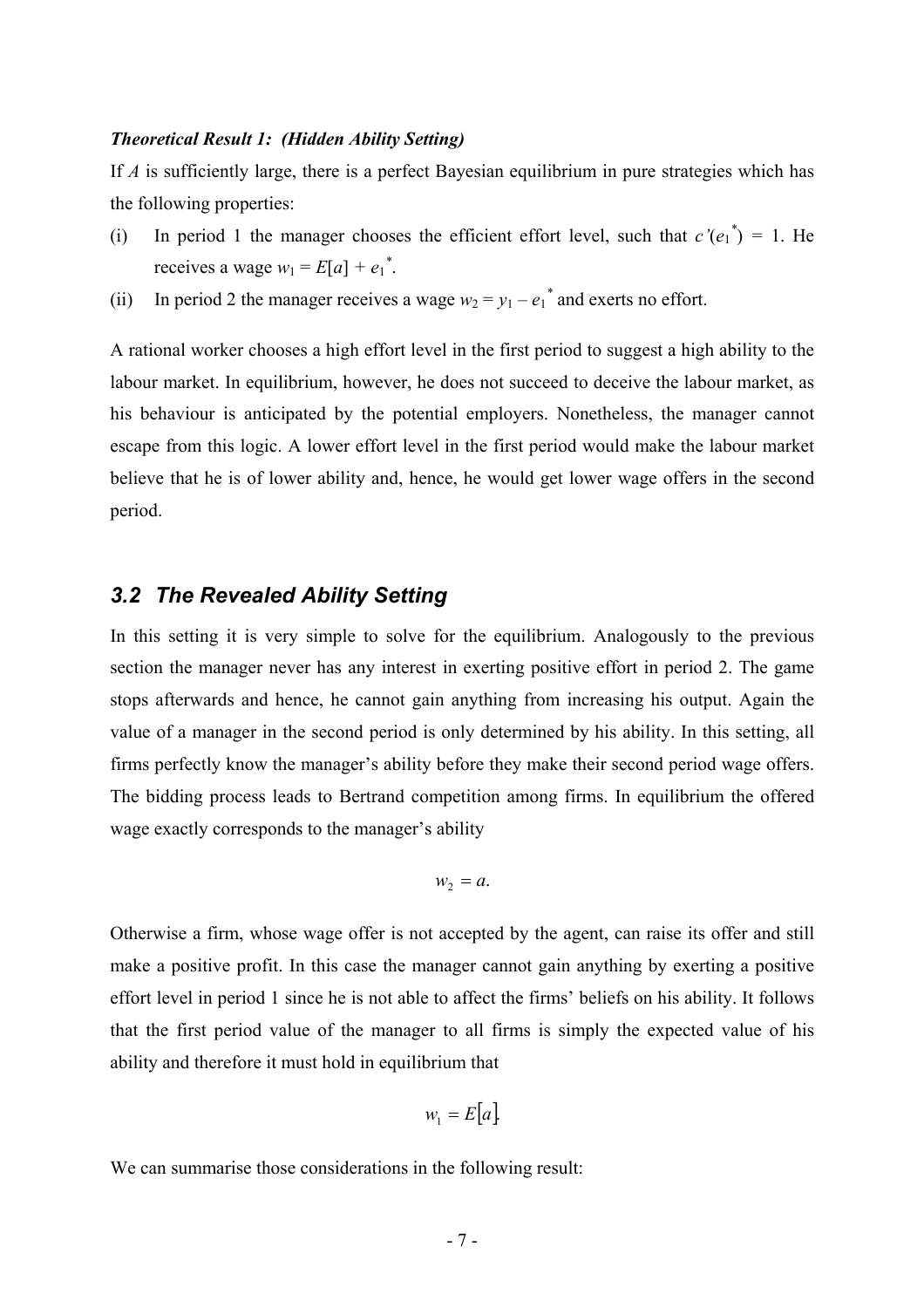#### *Theoretical Result 2: (Revealed Ability Setting)*

The unique perfect Bayesian equilibrium in pure strategies has the following properties:

- (i) The manager does not exert any effort in both periods.
- (ii) In period 1 the manager receives a wage equal to his expected ability  $w_1 = E[a]$  in the second period the wage is equal to his ability  $w_2 = a$ .

#### *3.3 Summary of Predictions Based on the Theoretical Model*

As we have seen in the preceding sections, the model yields an unambiguous prediction: In the hidden ability setting we should expect high effort levels in the first period. In contrast, in the revealed ability treatment the theoretical model predicts no effort at all. Hence, in theory it is exactly the fact that the composition of outputs is not transparent which leads to high equilibrium efforts in the first period. The manager is unable to affect the market's beliefs on his ability with a higher effort level. Therefore, in theory transparency destroys effort incentives. It is this prediction that we want to analyse empirically.

Note that these results remain unchanged qualitatively when participants are risk averse. Riskaverse firms will simply make lower wage offers in period one in both settings, as their return is uncertain. Wage offers in period 2 are unaffected by the firms' risk preferences in both settings. In the revealed ability setting there is no risk since second period returns are always perfectly known. In the hidden ability setting returns are also perfectly known in equilibrium because firms can precisely infer the managers' ability. In both settings managers' risk aversion does not alter the results. In any case the managers do not exert any effort when abilities are revealed. In the hidden ability setting, although the manager's return in period 2 is uncertain, his expected utility is still maximised when  $c'(e_1^*) = 1$ .

## **4 Experimental Design**

 $\overline{a}$ 

The experiment is based on the model described above but for a more natural representation of a labour market we implemented three managers on the one side and four firms on the other side of the market. We chose a cost function<sup>4</sup> such that equilibrium effort in the first period was equal to 12. For the chosen distribution of abilities the the existence of the pure strategy equilibrium in the hidden ability treatment is assured.

<sup>4</sup> The cost function as presented to the participants can be found in the Appendix. Note that marginal cost of effort less than 12 is less than 1 and marginal cost of effort higher than 12 is higher than 1.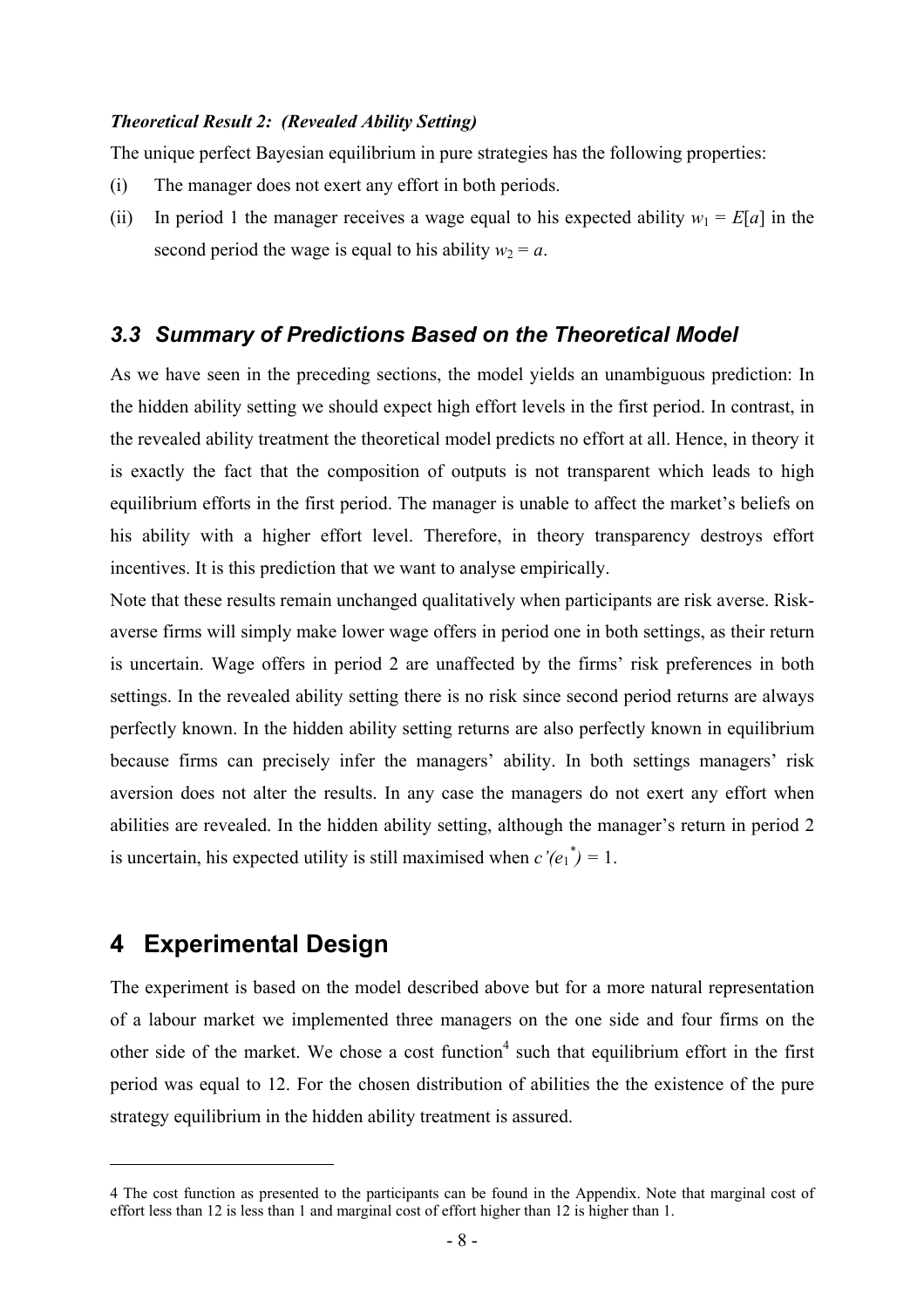| $#$ independent observations<br>Information revealed after first period<br>Equilibrium effort in period 1<br>Equilibrium effort in period 2 | Hidden ability<br>6<br>output<br>12<br>$\theta$ | Revealed ability<br>output, ability<br>O<br>0 |
|---------------------------------------------------------------------------------------------------------------------------------------------|-------------------------------------------------|-----------------------------------------------|
| Initial capital balance of managers                                                                                                         | 100                                             |                                               |
| Initial capital balance of firms                                                                                                            | 150                                             |                                               |
| $#$ rounds per session                                                                                                                      | 12                                              |                                               |
| Integer set of abilities                                                                                                                    | $\{0, , 19\}$                                   |                                               |
| Integer set of wages                                                                                                                        | $\{0, , 38\}$                                   |                                               |
| Integer set of efforts                                                                                                                      | $\{0, , 19\}$                                   |                                               |

#### *Table 1* : Experimental Design

The experiment was conducted in the *Laboratorium für experimentelle Wirtschaftsforschung* (*eLab*) at the University of Erfurt. 112 students participated in total – most of whom were enrolled in the Faculty of Law, Economics, and the Social Sciences. Two treatments were implemented according to the two settings analysed in the preceding section (see Table 1). For both treatments – the hidden ability treatment and the revealed ability treatment – we conducted four sessions with 14 participants each. A session consisted of 12 identical rounds and lasted for about 2 hours. During the session payoffs were given in our fictitious experimental currency "Taler". After a session payoffs were converted to DM and paid in cash with an exchange rate of 0.1 DM ( $\approx$  0.051 Euro) for 1 Taler.

In the beginning the instructions were handed out and read aloud by the experimenter. Additionally, the participants were instructed how to use the experimental software.<sup>5</sup> In order to reduce the influence of uncontrollable connotations the strategic situation of the experiment was presented in completely neutral terms. Terms like "employer" or "employee" were avoided, instead the roles were referred to as players of type A (managers) and type B (firms). We spoke of "transfers" instead of "wages", the unknown ability was termed "basic value" and instead of "effort" a "number" could be selected.

After this all participants were seated in cubicles. The assignment of subjects to cubicles was done by drawing cards. The computer software matched participants randomly and anonymously into two equally sized groups. Three participants were assigned the role of a manager and four were assigned the role of a firm. Groups and roles were fixed during the

<sup>5</sup> A translation of the instruction sheet can be found in the appendix. The experimental software was developed by making use of the toolbox zTree (Fischbacher 1998).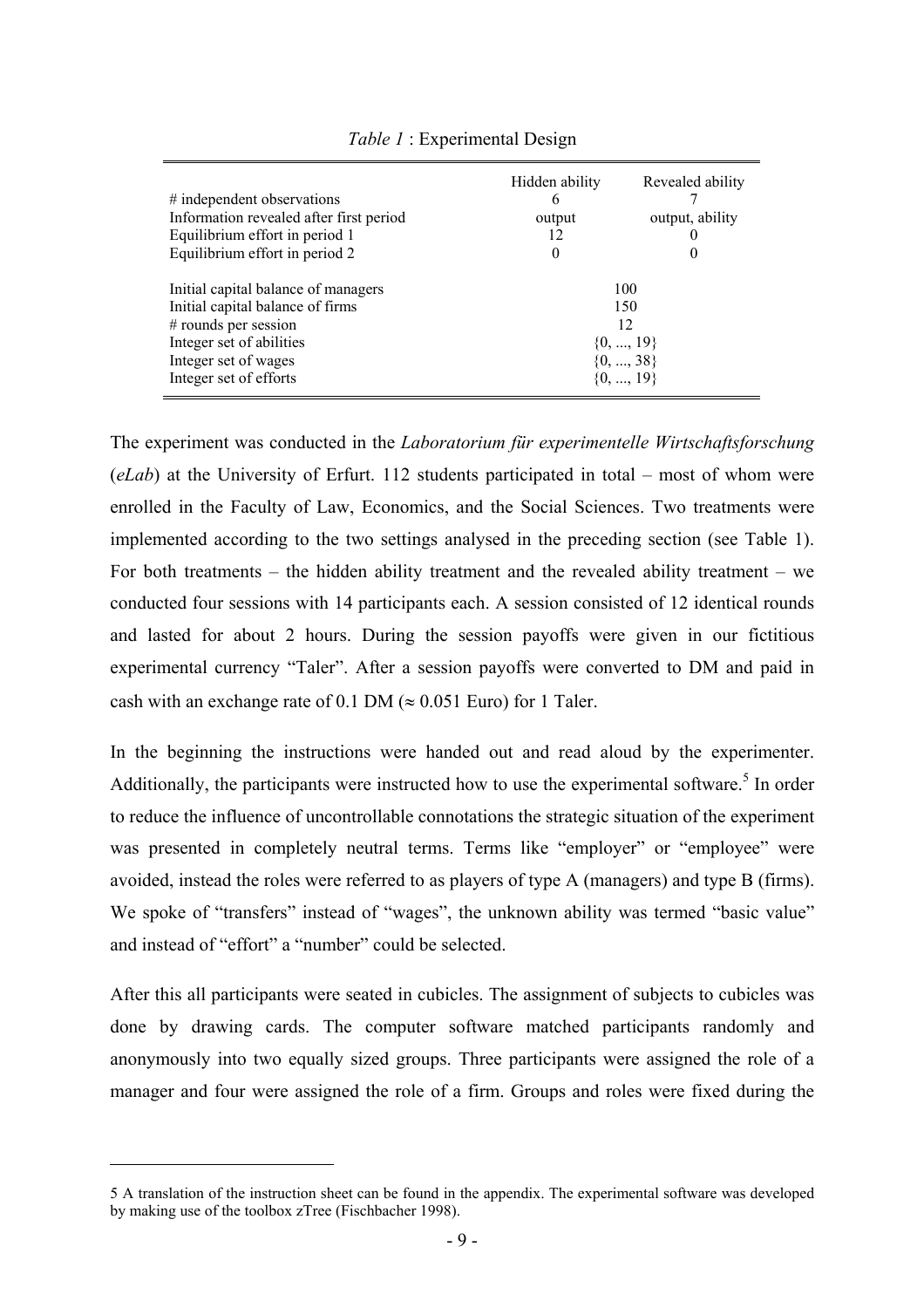whole experiment. Thus, we could collect two independent observations per session.<sup>6</sup> Communication – other than through the experimental software – was not allowed. In the beginning of each round every manager was assigned a new ability which, however, was not disclosed. In order to facilitate a comparison of groups and treatments we implemented in all groups the same sequence of abilities which we randomly determined before the experiment. One round consisted of two periods. In the beginning of a period the four firms simultaneously had to make wage offers for each of the three managers. Afterwards a manager could choose to accept one of his four offers or to reject all of them. In case of a rejection the period ended for the respective manager. If the manager accepted an offer the wage was immediately transferred. Note that more than one manager could be employed by a single firm.

After the wage payment the manager had to choose his effort and to bear the cost associated with his choice. The employer whose offer was accepted received the output, i.e. the sum of effort and ability. In both treatments the output was also communicated to the employee. This enabled him to easily derive his own ability after the first period. The structure of the second period was identical to that of the first period. However, the amount of information available to the employers was different when they had to make their offers. Whereas employers did not know anything about the managers except the distribution of abilities when they formulated their offers for the first period, information was provided before the second period. In the hidden ability treatment an employer was informed about the first period output of each manager. In the revealed ability treatment, additionally, the ability of each manager was disclosed before the second period. Given this information the employers could specify their wage offers for the second period. It is worth mentioning that the order of the screen presentation for the players was fixed only for one round. It was made very clear to the participants that after each round the order was reshuffled randomly. Thus, identification of players over rounds was not possible.

<sup>6</sup> Unfortunately, we lost two observations in the hidden ability treatment and one in the revealed ability treatment due to computer problems in one session. In two other sessions we had to fill vacancies with people who were familiar with the strategic background of the experiment because some students did not show up although they were registered.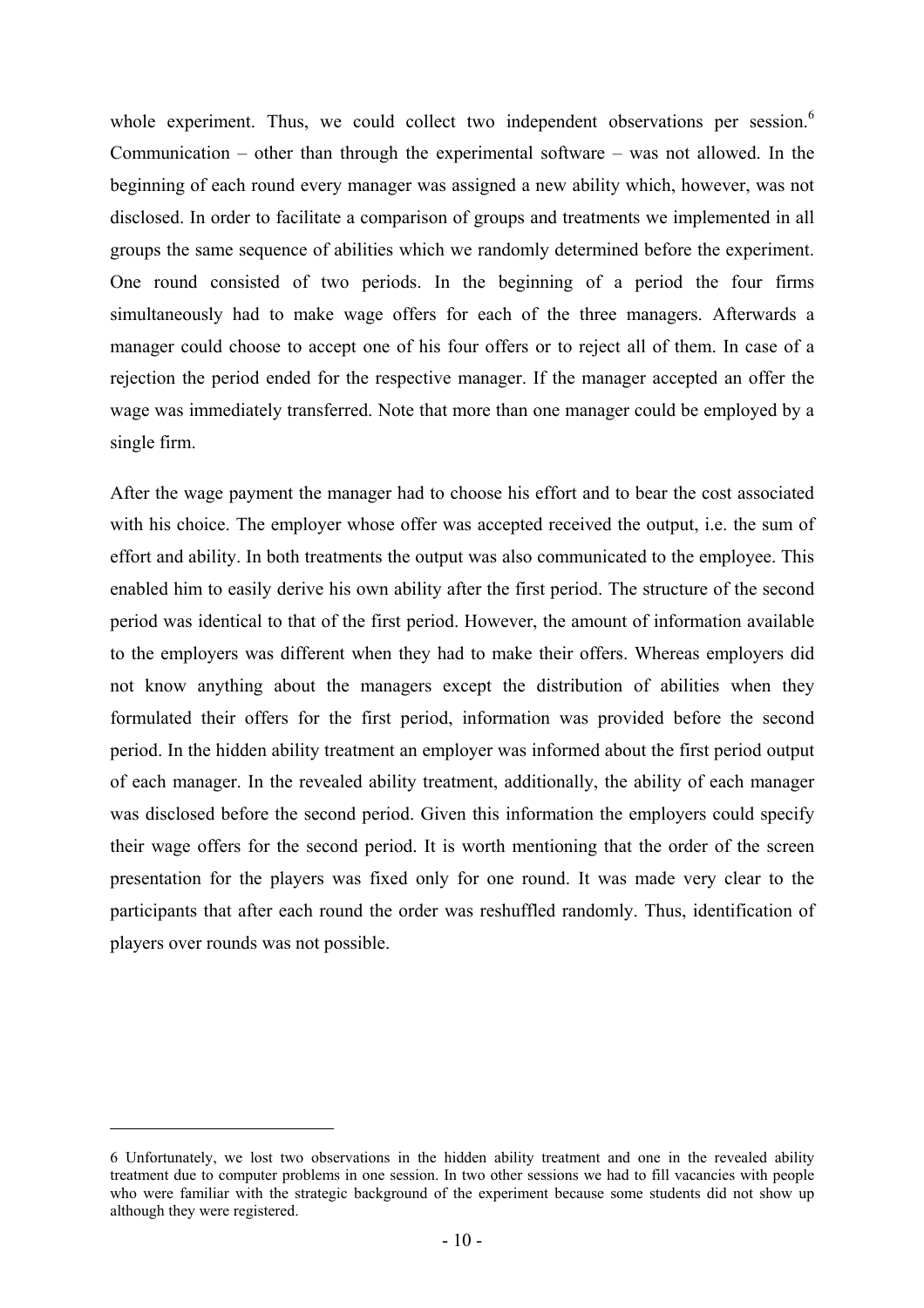## **5 Results**

We start by reporting our main experimental results for the two treatments. Then, we outline the differences between behaviour in both settings and provide possible explanations. All of our non parametric statistical tests preserve the independence of observations.

## *5.1 The Hidden Ability Treatment*

When analysing the behaviour of the experimental subjects there is some evidence for the importance of career concerns in the sense of Holmström's model: Within the hidden ability treatment average effort levels are significantly higher in period 1 than in period 2 ( $\alpha$ =10%, Wilcoxon signed rank test, two-tailed).

#### *Experimental Result 1: (Hidden Ability Treatment)*

Effort is higher in period 1 than in period 2.

According to the theoretical model effort should be higher in period 1 than in period 2 because the agent can affect the market's beliefs about his ability in the second period by choosing a high effort level in the first period. The potential employers should infer from a high output in the first period a high ability and, hence, offer higher second period wages. Therefore, one may expect that high first period outputs go along with high second period wage offers. To test for such causality we perform a linear regression with second period wage as the dependent variable, which is explained by the output in the first period. The results of the regression with robust standard errors are summarized in Table 2. As the analysis of the theoretical model already suggests, the output 1 coefficient is positive (0.378) and statistically significant ( $p < 0.05$ ). Although the coefficient is far from being equal to  $1$ as predicted by theory – this observation indicates a career concerns effect: on average firms offer higher wages to a manager in period 2, the higher his output was in period 1. Hence, it is indeed beneficial for the agent to raise his effort level above zero.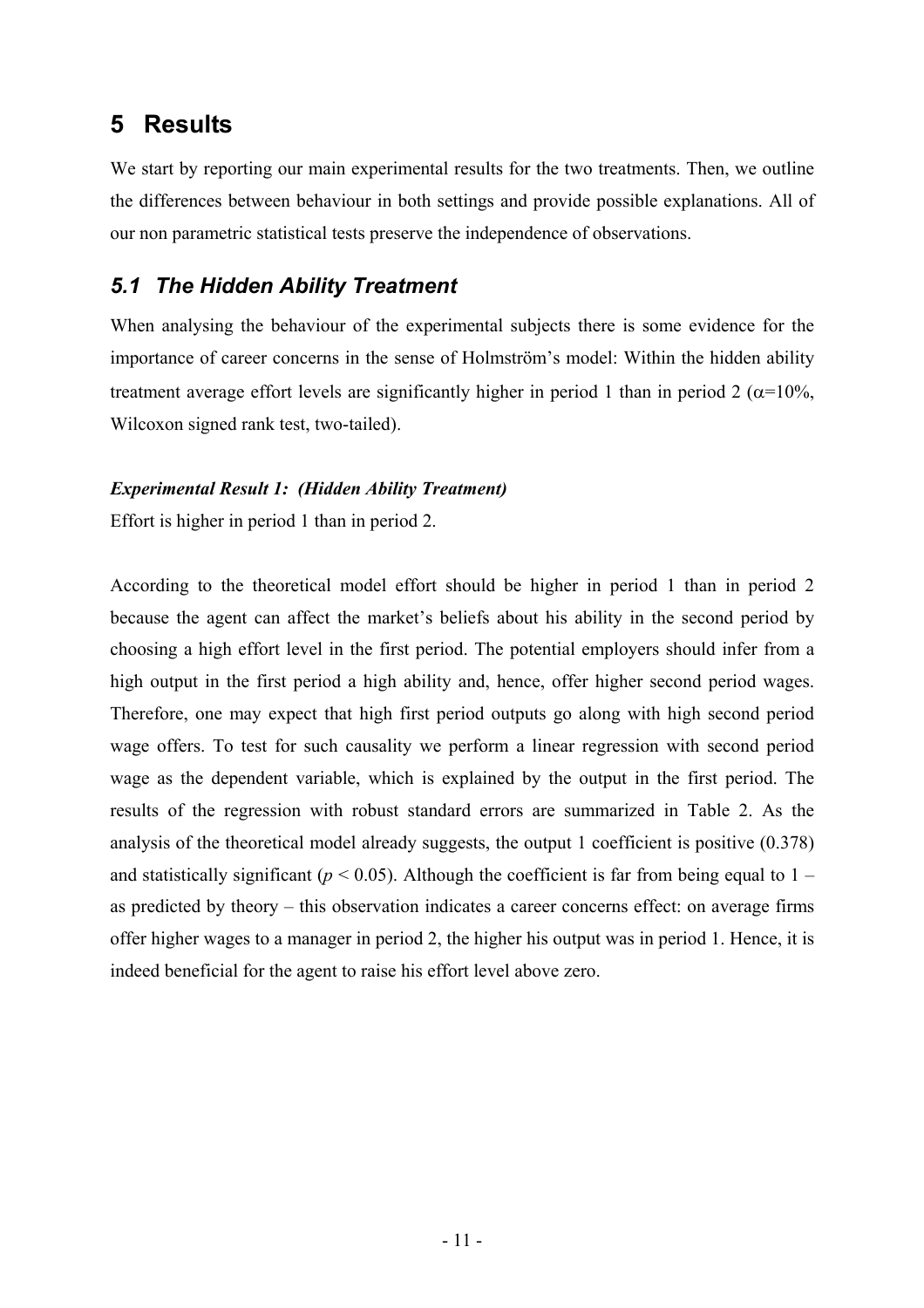|          | <b>Hidden Ability Treatment</b> | Revealed Ability Treatment |
|----------|---------------------------------|----------------------------|
| Output 1 | $0.378**$<br>(0.135)            |                            |
| Ability  |                                 | $0.851***$<br>(0.119)      |
| Effort 1 |                                 | $0.319***$<br>(0.087)      |
| Constant | $8.247***$<br>(1.321)           | $3.590***$<br>(0.907)      |
|          | $N = 194$<br>$p = 0.038$        | $N = 237$<br>$p = 0.000$   |

*Table 2* : Output1-wage2 relation (dependent variable: wage in period 2)

Note: Numbers in parentheses are robust standard errors. \*\*\*, \*\*, \* denote significance at the 1%, 5%- and 10% level, respectively.

Although we observe a positive effect of first period output  $(=$  ability  $+$  first period effort) on second period wages, first period effort levels are much lower than theory predicts. The average effort level is 3.54. It is well below the predicted 12 for all six independent observations. Accordingly, the hypothesis that effort levels attain the theoretical prediction can clearly be rejected ( $\alpha$ =5%, Wilcoxon signed rank test, two-tailed). Second period effort levels are 2.52 on average which is much higher than the theoretically predicted zero effort. Figure 1 shows the average effort levels in periods 1 and 2 for the twelve rounds in both treatments.



*Figure 1*: Average effort levels in both treatments over all rounds

Cumulative distribution functions of effort choices are shown in Figure 2. It is evident that the theoretical prediction in the hidden ability treatment in period 1 (effort choice 12) is barely confirmed, whereas more than 50 percent of all effort choices are consistent with the theoretical prediction in period 2 (effort choice 0). Nevertheless, a substantial number of effort choices in period 2 are positive. The observed willingness to exert non-zero effort in period 2 may be explained by reciprocity motives since strategic considerations do not play a role in the last stage.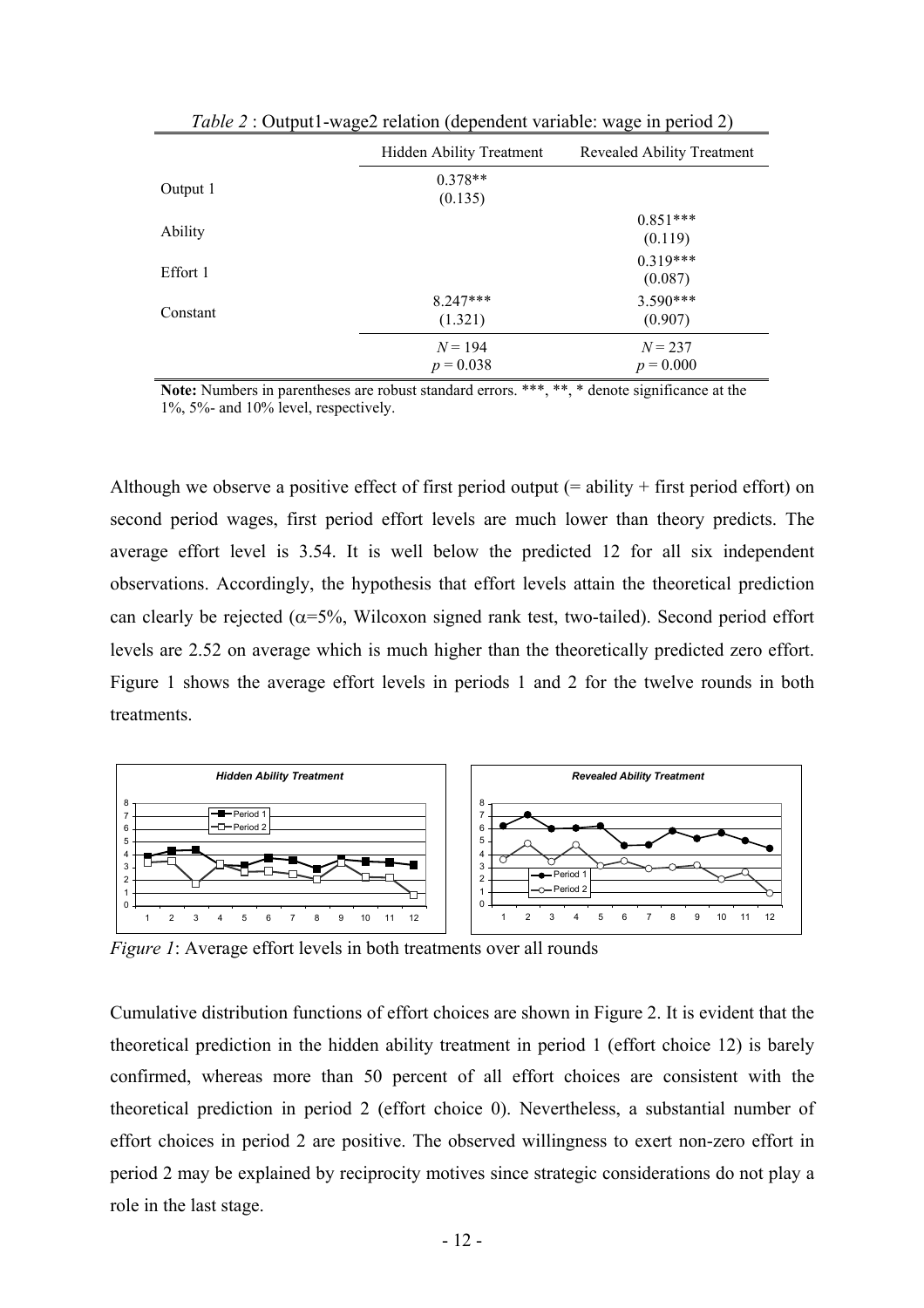

*Figure 2*: Cumulative distribution functions of effort choices

To obtain some insight in how the willingness to exert effort is influenced by the size of the wages offered, we perform linear regressions with effort as the dependent variable explained by the wage in the same period. Table 3 und Table 4 contain the results of regressions with robust standard errors in period 1 and period 2 respectively. The wage coefficients are positive in both periods (period 1: 0.220 and period 2: 0.217) and statistically highly significant ( $p < 0.01$ ). This indicates that on average in both periods, managers provide higher effort levels, the higher the wages paid to them.<sup>7</sup>

|          | <b>Hidden Ability Treatment</b> | Revealed Ability Treatment |
|----------|---------------------------------|----------------------------|
| Wage 1   | $0.220***$                      | $0.172***$                 |
|          | (0.040)                         | (0.038)                    |
| Constant | 0.725                           | $2.724***$                 |
|          | (1.254)                         | (0.666)                    |
|          | $N = 194$                       | $N = 237$                  |
|          | $p = 0.003$                     | $p = 0.004$                |

*Table 3* : The wage-effort relation in period 1 (dependent variable: effort in period 1)

Note: Numbers in parentheses are robust standard errors. \*\*\*, \*\*, \* denote significance at the 1%, 5%- and 10% level, respectively.

 $<sup>7</sup>$  The Spearman rank correlation coefficients between wages and effort computed separately for each round are</sup> also positive for almost all rounds in both periods (see Irlenbusch and Sliwka, forthcoming, which contains some further analysis of the hidden ability treatment but does not deal with the revealed ability treatment).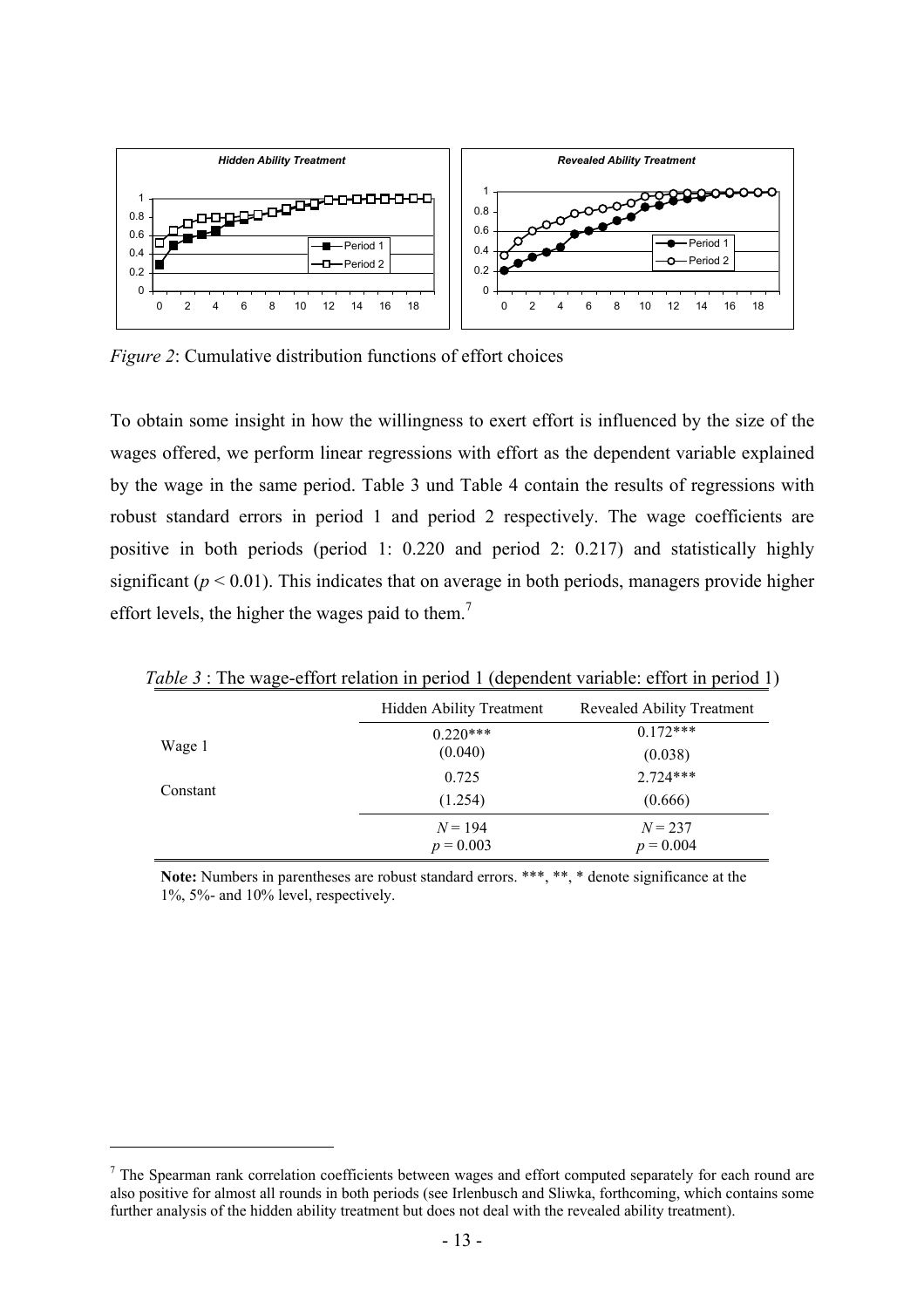|          | <b>Hidden Ability Treatment</b> | Revealed Ability Treatment |
|----------|---------------------------------|----------------------------|
| Wage 2   | $0.217***$                      | $0.182**$                  |
|          | (0.051)                         | (0.064)                    |
| Constant | $-0.357$                        | 0.553                      |
|          | (0.855)                         | (1.071)                    |
|          | $N = 194$                       | $N = 237$                  |
|          | $p = 0.008$                     | $p = 0.030$                |

*Table 4* : The wage-effort relation in period 2 (dependent variable: effort in period 2)

Note: Numbers in parentheses are robust standard errors. \*\*\*, \*\*, \* denote significance at the 1%, 5%- and 10% level, respectively.

### *5.2 The Revealed Ability Treatment*

Surprisingly, also in the revealed ability treatment effort levels are higher in period 1 than in period 2 (see Figure 1). Whereas the average effort level in period 1 is 5.60, in period 2 it is 3.14. This difference is significant ( $\alpha$ =5% Wilcoxon signed rank test, two-tailed).

#### *Experimental Result 2: (Revealed Ability Treatment)*

Effort is higher in period 1 than in period 2.

Even if ability is revealed to potential employers at the beginning of period 2 there seems to be a career concerns effect which is quite surprising from the viewpoint of the theoretical model. Thus, the question arises whether first period effort has an influence on second period wage in the revealed ability treatment. To examine this question we perform a linear regression with second period wage as the dependent variable, now explained by two variables: first period effort and ability. To differentiate between these two explaining variables appears to be appropriate because in the revealed ability treatment firms can perfectly distinguish between effort and ability when making second period wage offers. Table 2 contains the corresponding coefficients obtained from the regression with robust standard errors. It turns out that both coefficients are positive (ability: 0.851 and effort 1: 0.319) and highly significant  $(p < 0.01)$ . Note that from a theoretical point of view the coefficient for ability should be 1 since firms know for sure that they earn a profit of the size of the manager's ability. The coefficient for effort 1 should be 0 because firms cannot expect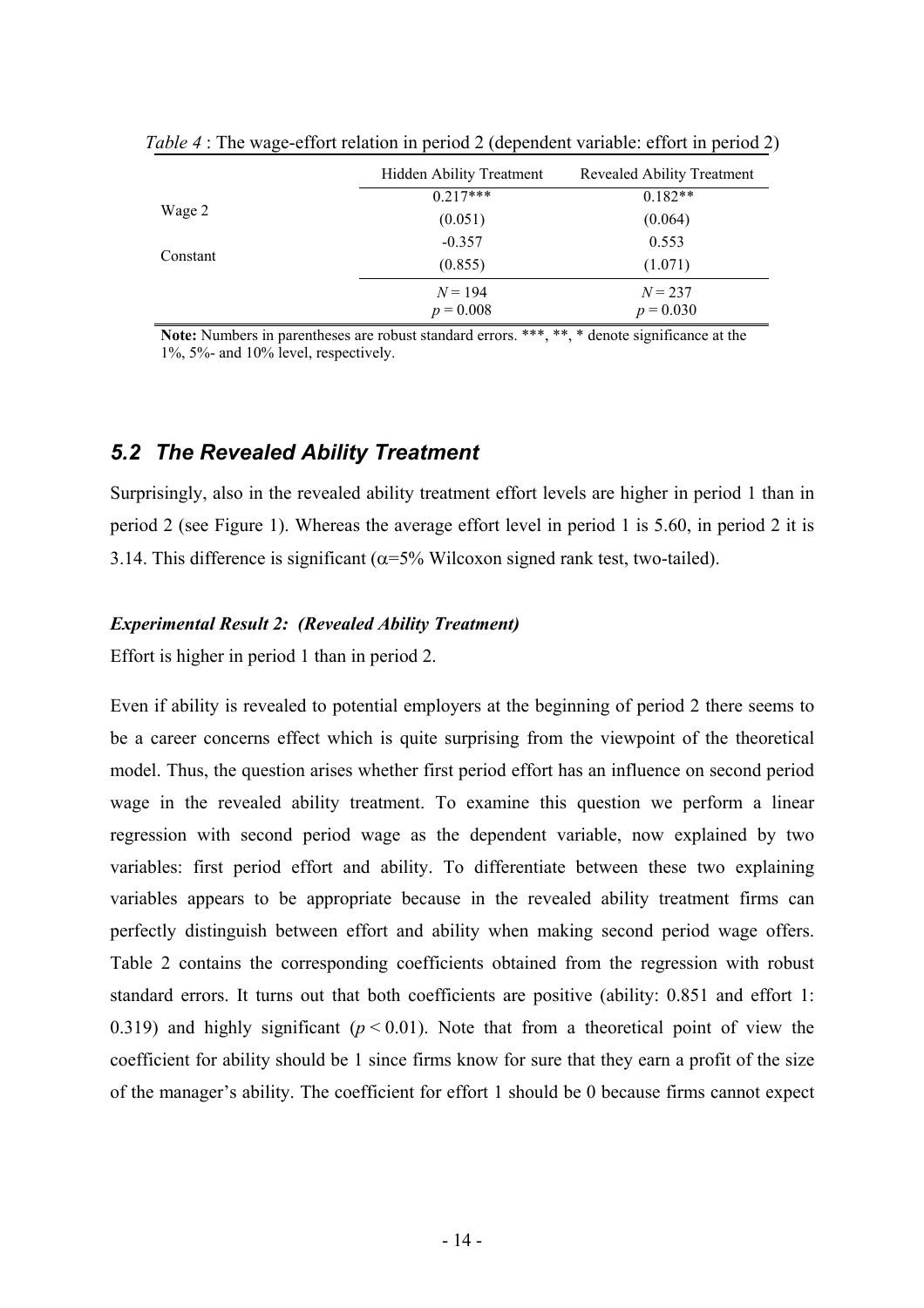any effort in period 2. Thus, the observed influence of first period effort on second period wage is surprisingly high. $8<sup>8</sup>$ 

Effort choices in both periods differ substantially from the prediction made by the subgame perfect equilibrium. Again the observed non-zero effort choices might be due to motivations exhibited by the managers to respond reciprocally to wages. Table 3 und Table 4 contain the results of regressions with robust standard errors with effort as the dependent variable explained by the wage in the same period. Similar to the hidden ability treatment also in the revealed ability treatment the wage coefficients are positive in both periods (period 1: 0.172 and period 2: 0.182). Thus, we conclude that also in the treatment with revealed abilities managers tend to increase their effort choices if firms offer higher wages.

However, quite important and in stark contrast to the theoretical prediction, the difference in effort levels across both periods appears to be unambiguously stronger in the revealed ability treatment than in the hidden ability treatment! As this observation is quite interesting and very surprising we will analyse it more closely in the subsequent section.

#### *5.3 A Comparison of both Treatments*

Indeed, there is not only a high first period effort – averaged over rounds – in the revealed ability treatment, in addition this average effort is significantly higher than the average effort in the hidden ability treatment ( $\alpha$ =10%, Mann-Whitney-U test, two-tailed).

#### *Experimental Result 3:*

 $\overline{a}$ 

In the revealed ability treatment first period effort is higher than in the hidden ability treatment.

Figure 1 shows the average first period effort over time in both treatments. Observed behaviour is exactly opposite to the theoretical prediction. In the revealed ability treatment where – according to theory – there should be no career concerns at all, apparently we observe even stronger incentives to exert effort in the first period than in the hidden ability treatment. This result is also reflected in Figure 2: about 50 percent of all effort choices in period 1 are equal to or less than 1 in the hidden ability treatment while in the revealed ability treatment 0 and 1 are chosen in about 25 percent of the effort choices in period 1.

 $8$  A linear regression with (wage 2 – ability) as the dependent variable explained by first period effort, yields a similar influence of first period effort, i.e. the coefficient for effort 1 is equal to 0.309.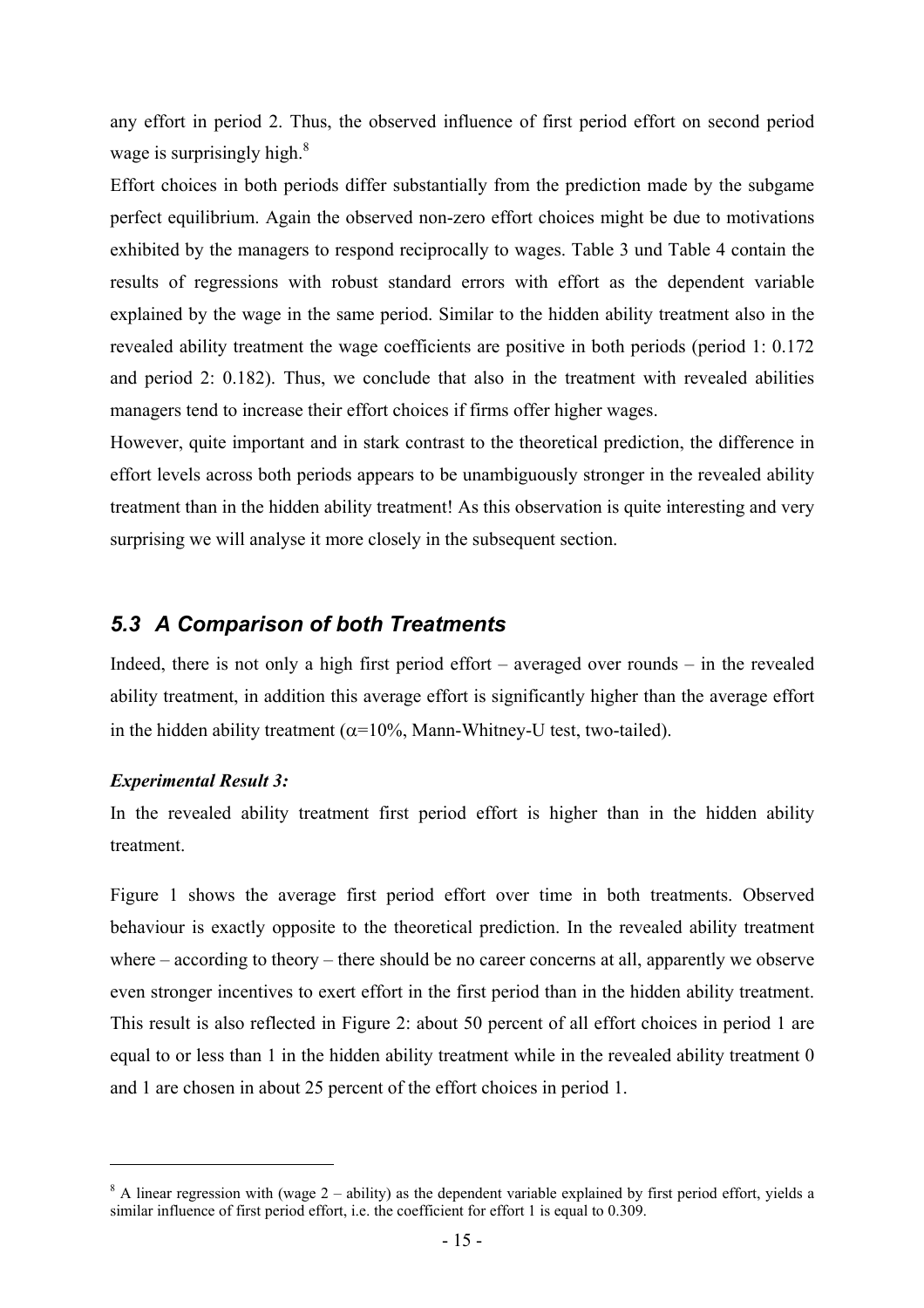One might conjecture that the degree to which managers act reciprocally also within a period could explain why effort in period 1 is lower in the hidden ability treatment than in the revealed ability treatment. In fact it is known from the ultimatum game literature (Mitzkewitz and Nagel 1993; Güth, Huck, and Ockenfels 1996; Kagel, Kim, and Moser 1996; Huck 1999) that under asymmetric information behaviour becomes more selfish. A potential rationale is that firms pay lower wages in the hidden ability treatment – which, however, is not significant, compare Table 5 – because they expect less effort since there is the possibility of hiding behind a low ability. A comparison of the coefficients contained in Table 3 reveals that the observed higher first period effort in the revealed ability treatment is unlikely to be due to more pronounced reciprocal reactions: the coefficients which express the influence of first period wage on effort are similar in both treatments. Instead the constant is much higher in the revealed ability treatment. In order to provide a more robust statistical test for this observation, we computed simple linear regressions for each independent observation to explain the effort exerted in a period by the received wage in the same period. The slope with respect to wage measures the direct reciprocity of the agent as it yields an estimate for the additional effort exerted per unit of wage. The constant term in each regression measures the agent's unconditional willingness to exert effort, which does *not* depend on the received wage. A nonparametric comparison of those measures yielded no significant difference between the two treatments except for the constant term in the first period: the constant terms for the first period are significantly higher in the revealed ability treatment ( $\alpha$ =5%, Mann Whitney U-Test, one-tailed).

In both treatments the wage in period 2 is influenced by the output in period 1. Firms in the revealed ability treatment can distinguish between the ability and the period 1 effort, which are the two components of the period 1 output. However, this is not possible in the hidden ability treatment. A comparison of the two regressions contained in Table 2 indicates that the effect of period 1 output in the hidden ability treatment on period 2 wage is similar to the effect of the period 1 effort on period 2 wage in the revealed ability treatment. However, in the revealed treatment the influence of ability on period 2 wage is much stronger. This is an interesting observation because it indicates that in the hidden treatment ability has a much weaker effect on second period wage than in the revealed treatment where as here it is directly observable. Note, however, that the constant of the output1-wage2 regression is much higher in the hidden than in the revealed ability treatment. Hence, on average the second period wage is more sensitive to the first period outcome in the revealed ability treatment. The latter is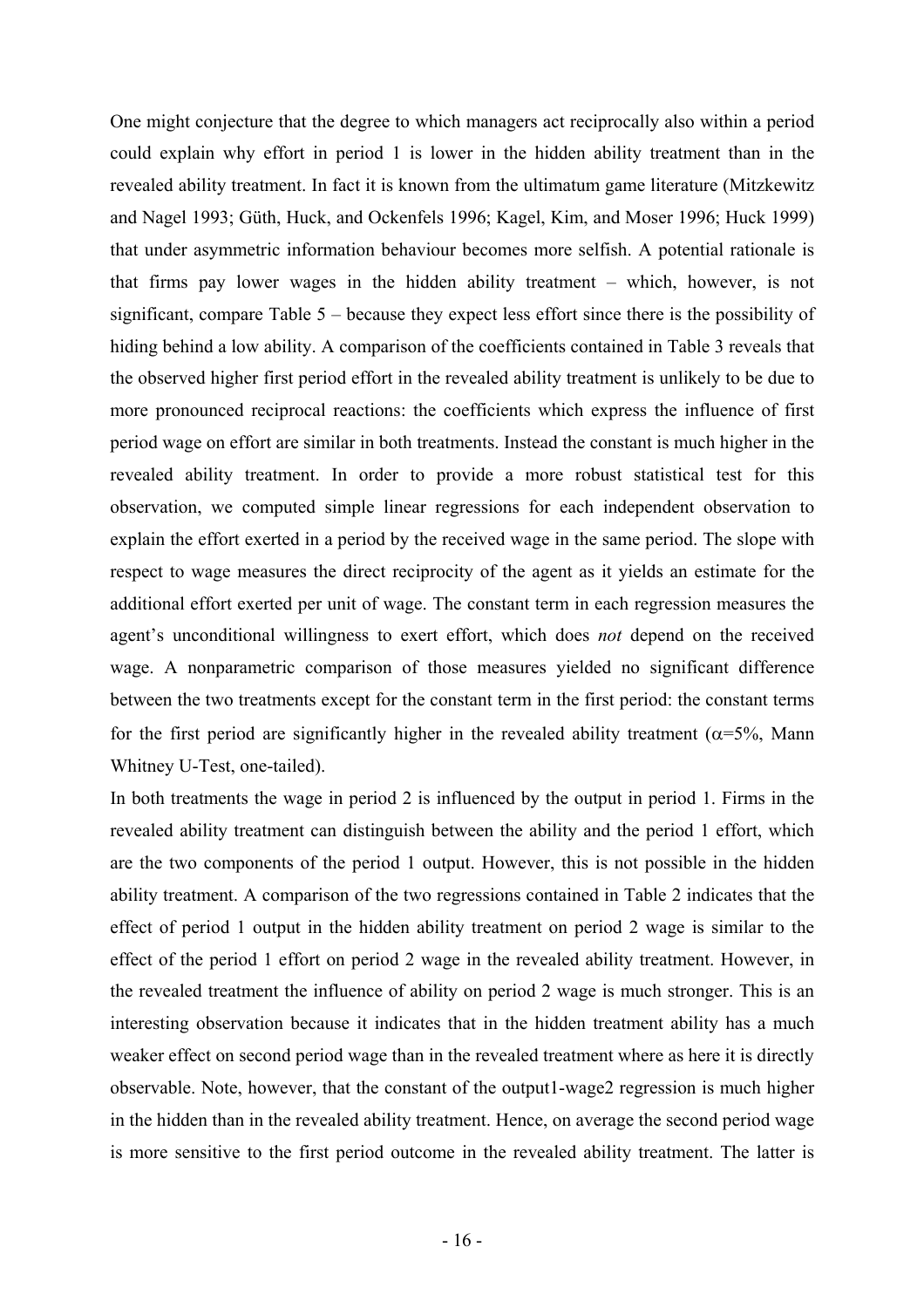immediately visible from the trend lines in Figure 3 which shows all pairs of first period outputs and second period wages for both treatments.



*Figure 3*: First period outputs and second period wages in both treatments

The following table summarises average values for efforts and wages for both treatments and both periods.

|                        |       | Hidden ability treatment Revealed ability treatment |
|------------------------|-------|-----------------------------------------------------|
| Effort Period 1        | 3.54  | 5.60                                                |
| <b>Effort Period 2</b> | 2.52  | 3 1 4                                               |
| Wage Period 1          | 13.56 | 15.62                                               |
| Wage Period 2          | 13.23 | 13 74                                               |
|                        |       |                                                     |

*Table 5* : Average wages and efforts

Before we discuss possible explanations, we will briefly state some other results. First, note that second period efforts seem to be slightly higher in the revealed ability treatment than in the hidden ability treatment, but this relation is not significant ( $p = 0.45$ , Whitney-Mann-U test, two-tailed). The same is true for first period wages ( $p = 0.23$ , Whitney-Mann-U test, twotailed). In addition, it is interesting to look at the profits of both types of players to understand the structure of the stylised labour market considered in our setting. In Figure 4 the average profit of all firms are plotted for the 12 rounds for both treatments. Note that firms make profits close to zero in all treatments and periods. Recall, that firms had a weak position as there is always at least one firm left, which was not able to hire a manager. The theoretical prediction of Bertrand-like competition among firms for managers is well established. Firms do indeed bid up until they earn no profits. Furthermore, the fact that average profits are mainly negative indicates the relevance of a *winner's curse* effect: A firm that overestimates the output of a manager will win the competition and as a consequence will make losses.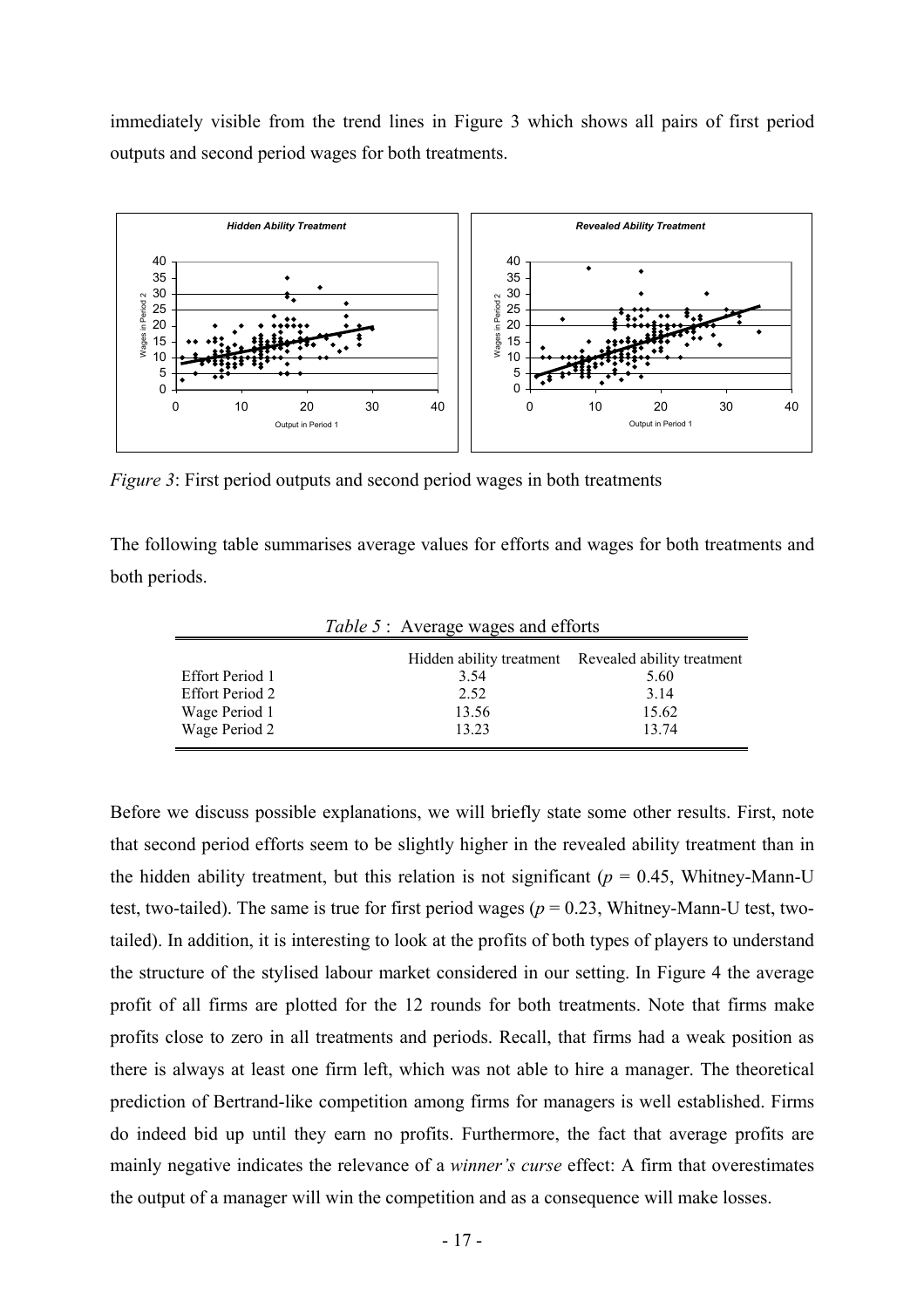

*Figure 4*: Average profit of firms in both treatments over all rounds

The movement over rounds in the structure of profits is due to the average values of the abilities drawn in each round. Therefore, the development of profits is very similar in both treatments, as the sequence of random abilities was the same in all sessions. Observe that peaks are smaller in the second period of the revealed ability treatment. In that treatment firms had more information as they perfectly knew the ability before the beginning of period 2. Hence, their estimates of the "true" value of a manager are better and profits are closer to zero. An analogous effect is also present in the hidden ability treatment, which is confirmed by looking at the managers' profits. As can directly be seen from Figure 5, in the hidden ability treatment the profit curve is flatter in period 1 than in period 2. In period 1 the firm has no information and, hence, takes the whole risk which results from the uncertain ability of the manager. Due to the exact knowledge of the ability in period 2 this effect is stronger in the revealed ability treatment. Note, that – as theory predicts – the managers on the strong side of the market absorb all profits.



*Figure 5*: Average profit of managers in both treatments over all rounds

## **6 Discussion**

We observe that there is also a career concerns effect in the revealed ability treatment. Although contradicting the theoretical prediction, this observation is in line with previous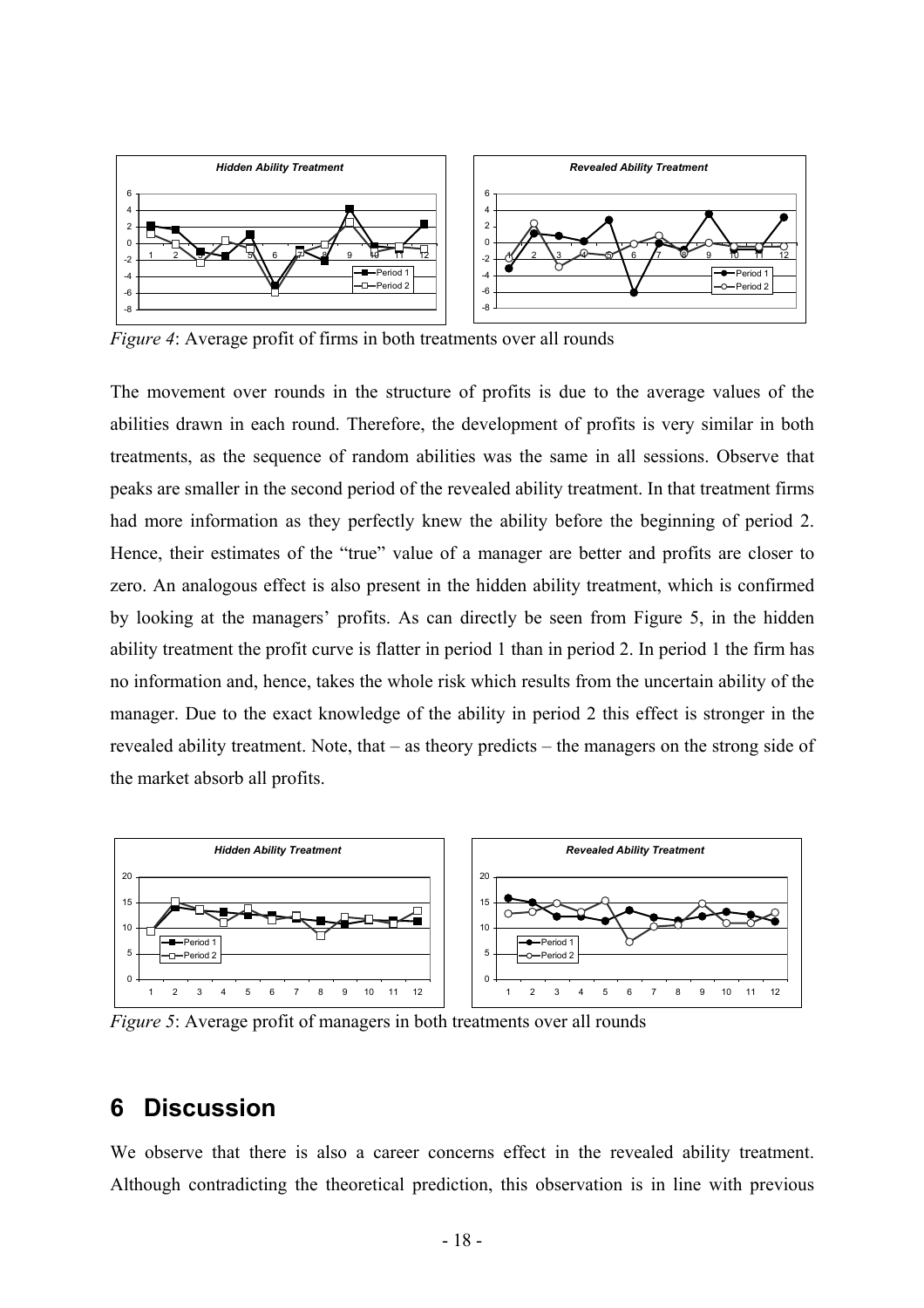experimental findings. Indeed many experiments have shown that there is a certain share of subjects who behave fairly or reciprocally by investing effort after having received a positive wage even if the subgame perfect equilibrium predicts an effort level of zero (for excellent overviews, see Fehr and Gächter 2000, and Fehr and Schmidt, forthcoming). One explanation for the observed behaviour is that in the first period subjects want to signal their readiness to exert high effort. Someone who has not exerted a high effort in the first period will of course not be expected to exert a high effort in the second period. Therefore, high effort in the first period is a precondition for second period wage offers higher than ability.<sup>9</sup> We conclude that with high outputs in the first period subjects not only try to signal a high ability, but also a high readiness to exert effort.

However, the important question arises why this effect is weaker in the hidden ability treatment than in the treatment where the ability is revealed after the first period. Although the situations in both treatments differ only in one feature – the visibility of ability –, strategically two things have changed: in the revealed ability treatment it is not possible to pretend a high ability by exerting higher effort, and there is the possibility to build a reputation for reciprocity or high effort. Whereas the former should lead managers to exert lower effort in the first period, the latter is likely to increase effort. In the hidden ability treatment raising the first period effort level may have a dual purpose as it should increase the market's beliefs on the manager's ability parameter as well as on his degree of reciprocity. However, in the experiment this does not lead to higher effort levels as one might conjecture. In contrast, the *transparency* in the revealed ability treatment raises effort levels. Transparency may have a positive effect in several respects in our experiment:

- Transparency makes it easier to pretend being a "Homo reciprocans" and to build a reputation for reciprocity: In the hidden ability treatment firms cannot distinguish between ability and effort and therefore cannot tell whether an agent behaves reciprocally in the first period or simply has a higher ability.
- Reciprocity may be stronger if it is directly perceived by the person with whom interaction takes place: In the revealed ability treatment reciprocity is directly perceived by the employers as they learn the effort of an agent perfectly after the first period. In the hidden ability treatment this is not the case, hence, managers might feel less inclined to act reciprocally as a bad output may be "excused" with the realization of a low (unknown) ability.

<sup>9</sup> A related reputation effect is observed in Gächter and Falk (2002).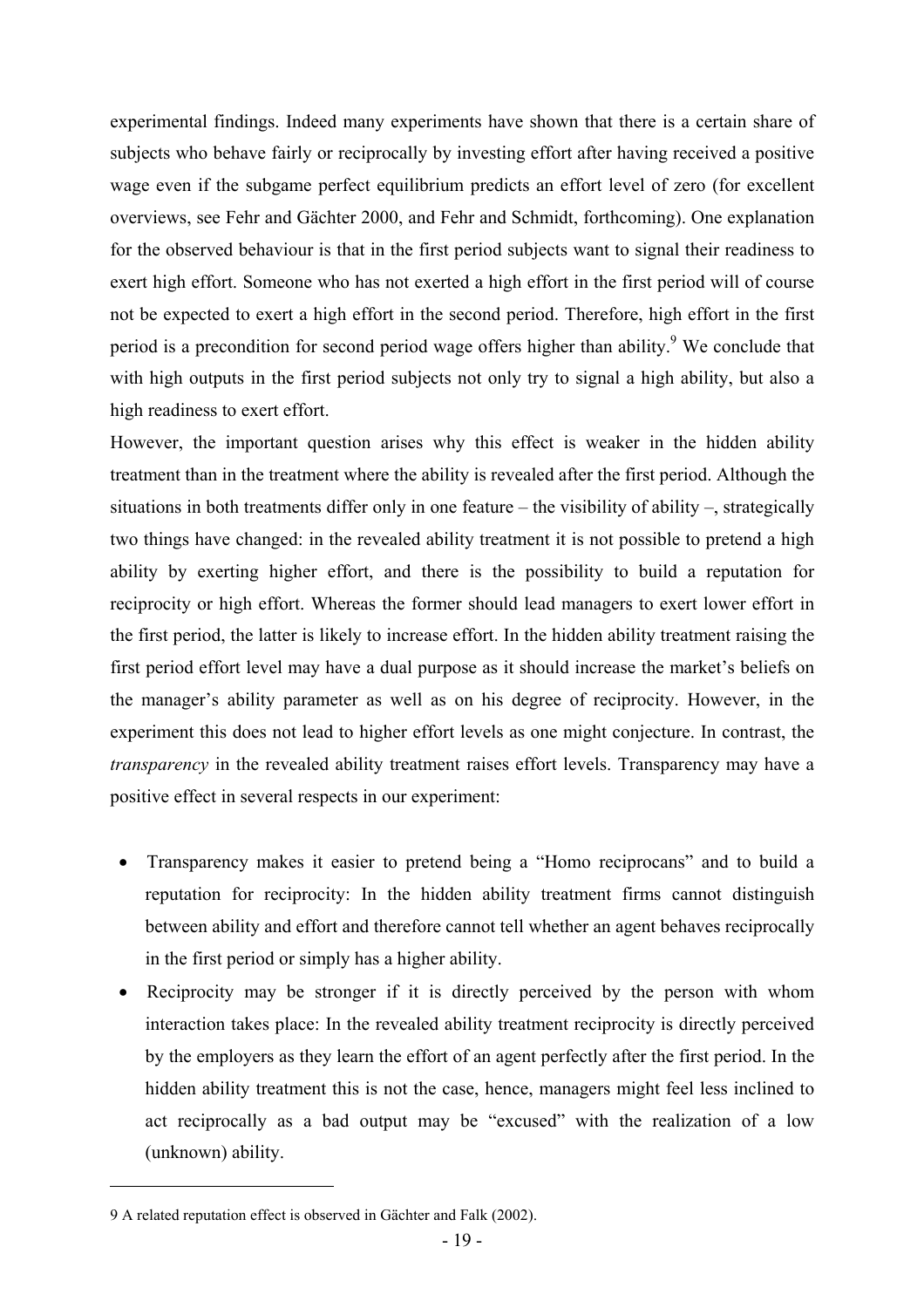Signalling a high willingness to exert effort may be a more natural behavioural motive than exerting effort to make the market believe that one has a high ability parameter.

Some support to the first explanation – transparency should make it easier to signal reciprocal behaviour – is given in Irlenbusch and Sliwka (2003). In this paper a simple repeated gift exchange game is examined where the principal's revenue is determined by the agent's effort and a random component. A "transparent" situation in which principals can directly observe agents' efforts is compared with an "intransparent" one where they only observe total revenue. In a simple model it is shown theoretically that in an intransparent situation there are indeed smaller incentives for selfish agents to build a reputation for reciprocity.10 The experimental results of that paper show that reciprocal behaviour measured by the correlation between wages and efforts indeed declines when transparency is reduced.11 However, in the present experiment we do not find evidence for stronger direct reciprocity because the wage coefficients of our regressions explaining the effort in the same period (shown in Table 3 and Table 4) are of similar size in both treatments. Hence, we doubt that the first explanation is of high relevance for our results.

Furthermore, this observation also seems to cast some doubt on the relevance of the second explanation given. However, according to the estimated constant terms of the wage-effort regressions shown in Table 3, in period 1 the *unconditional* willingness to exert effort is substantially higher in the revealed ability treatment than in the hidden ability treatment. This observation strongly supports our third conjecture: Signalling a high willingness to exert effort may indeed be a more natural behavioural motive than exerting effort to make the market believe that one has a high ability parameter. Our results in the hidden ability treatment indicate that strategic "signal jamming" considerations play a much smaller role than theory suggests. But signalling a high willingness to exert effort is much easier in the revealed ability treatment where the effort is directly observed.

 $10$  A certain fraction of the population of agents is assumed to have Fehr-Schmidt-type utility functions and therefore those agents show some form of reciprocal behaviour. As those agents receive high wage offers in the future, there are some incentives for selfish types to imitate them.

<sup>&</sup>lt;sup>11</sup> However, average effort levels did not differ significantly between both treatments as some individuals chose extremely high effort levels in the intransparent treatment – seemingly to ascertain that their respective principal understands for sure that they are indeed willing to exert high efforts.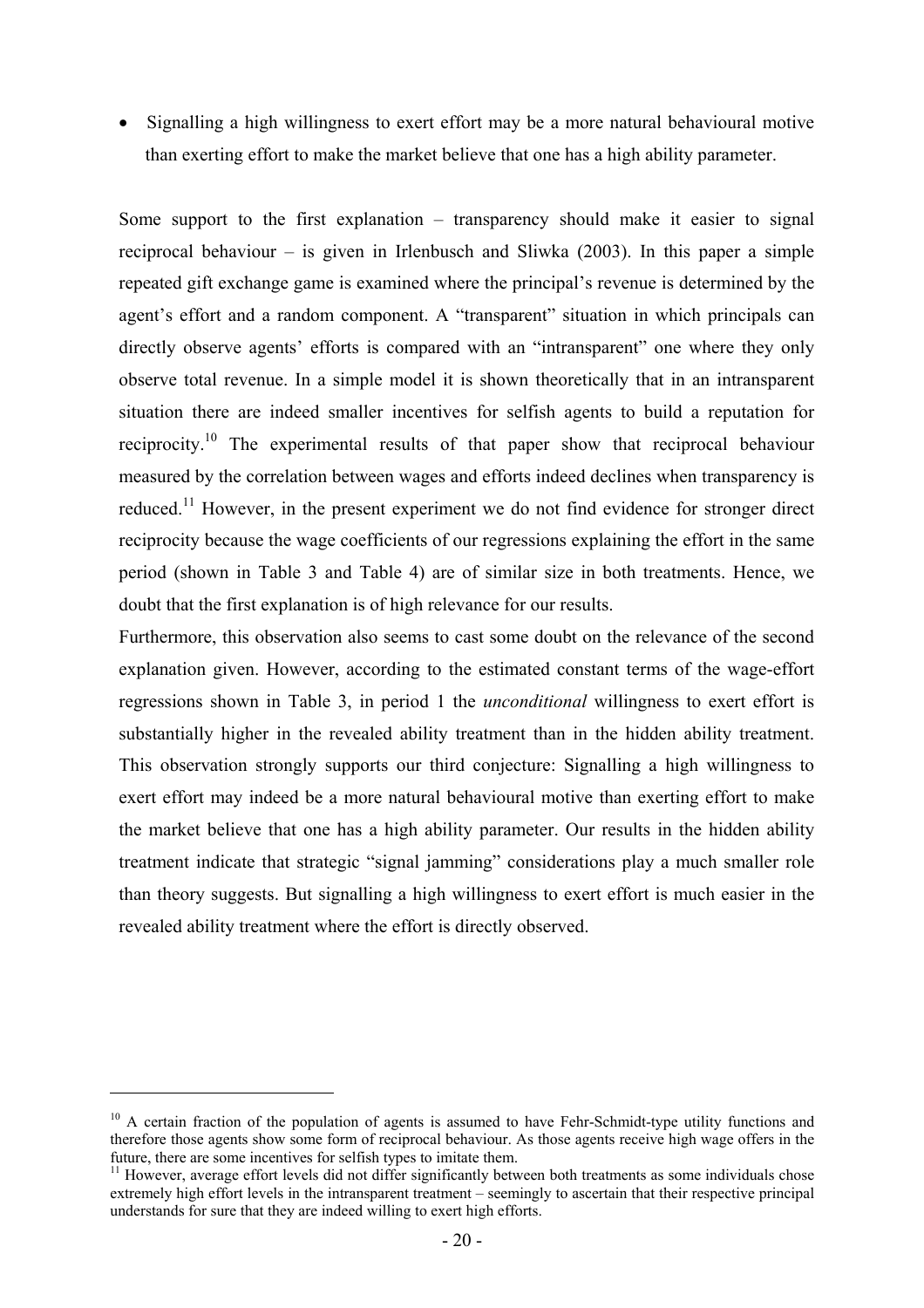## **7 Conclusion**

The experimental results shown in this paper help to clarify and extend the notion of career concerns. One implication of our analysis is that career concerns should be understood in a broader sense than the strategic motive of making the market believe in a higher ability parameter. Career concerns should encompass all considerations an agent makes that aim at increasing future wages and career perspectives.

In that broader sense our paper reinforces the importance of career concerns as an incentive device. First of all, in the treatment with hidden abilities as in Holmström's original model, we do observe efforts which are higher in the first than in the second period. But we also observe such behaviour in the revealed ability treatment, where no such thing should happen from the theoretical perspective. Surprisingly, in the latter setting this effect is even stronger. Hence, in environments in which the ability signal jamming mechanism cannot work career concerns do play an even stronger role in generating incentives. Economic agents exert higher efforts in the beginning of their career because that leads to higher wage offers in the future. As we have observed, their motivation to do so is higher when their efforts are directly observed.

This result has an important implication. In the spirit of Holmström's model transparency is detrimental as it destroys incentives: Only if the market *cannot* tell whether a good performance is due to a high ability or a high effort, a manager will work hard to demonstrate high ability. Our observation, however, points in the opposite direction. Only if the market *can* distinguish effort and ability a manager has the opportunity to demonstrate his willingness to exert high effort. As we have seen, the latter is a more important behavioural motive and hence, leads to higher effort levels. We conclude that transparency does not weaken, but on the contrary strengthens the incentive generating force of career concerns.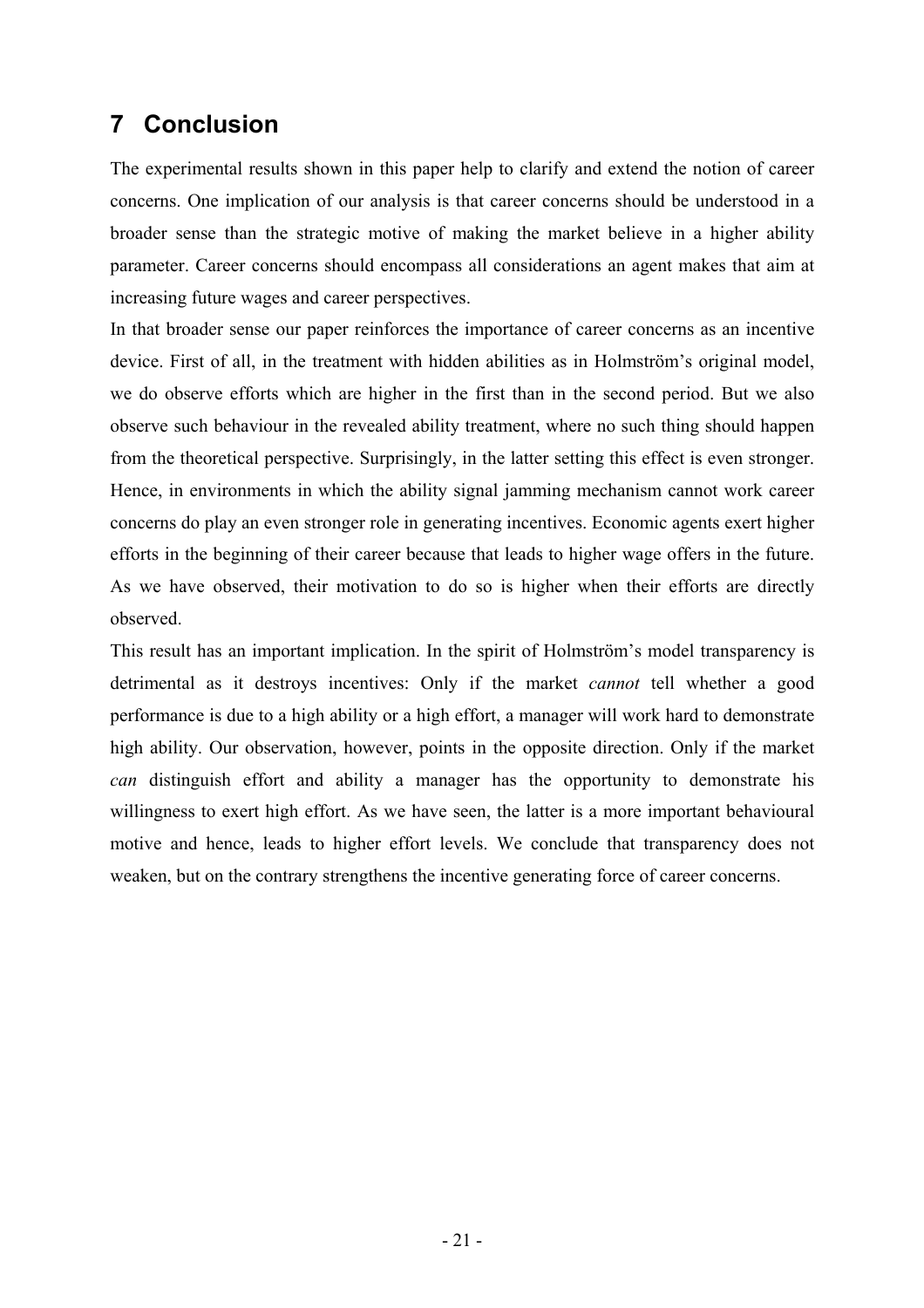## **References**

- Abbink, K., Irlenbusch, B., Renner, E. (2000) "The Moonlighting Game An Experimental Study on Reciprocity and Retribution" *Journal of Economic Behavior and Organization* 42 (2), 265-277.
- Andersson, F. (2002) "Career Concerns, Contracts, and Effort Distortions" *Journal of Labor Economics* 20 (1), 42-58.
- Auriol, E., Friebel, G., Pechlivanos, L. (2002) "Career Concerns in Teams" *Journal of Labor Economics* 20(2), 289-307*.*
- Bénabou, R., Tirole, J. (2002): Intrinsic and Extrinsic Motivation. Mimeo IDEI Toulouse.
- Berg, J., Dickhaut, J., McCabe K. (1995) "Trust, Reciprocity and Social History", *Games and Economic Behavior* 10, 122-142
- Charness, G. (1998) "Attribution and Reciprocity in a simulated labor market: an experimental investigation", Discussion Paper, UPF Barcelona.
- Clark, K., Sefton M. (2001) "The Sequential Prisoner's Dilemma: Evidence on Reciprocation", *Economic Journal* 111, 51-68.
- Dewatripont, M., Jewitt, I., Tirole, J. (1999a) "The Economics of Career Concerns, Part I: Comparing Information Structures", *Review of Economic Studies* 66: 183-198.
- Dewatripont, M., Jewitt, I., Tirole, J. (1999b) "The Economics of Career Concerns, Part II: Application to Missions and Accountability of Government Agencies", *Review of Economic Studies* 66: 199-207.
- Dufwenberg, M., Gneezy, U. (2000) "Measuring Beliefs in an Experimental Lost Wallet Game", *Games and Economic Behavior* 30, 163-182.
- Dufwenberg, M., Kirchsteiger, G. (2000) "Reciprocity and Wage Undercutting", *European Economic Review* 44, 1069-1078.
- Fama, E. F. (1980), "Agency Problems and the Theory of the Firm", *Journal of Political Economy* 88: 288-307.
- Fehr, E., Gächter, S., Kirchsteiger, G. (1997) "Reciprocity as a Contract Enforcement Device - Experimental Evidence", *Econometrica* 64, 833-860.
- Fehr, E., Gächter, S. (2000) " Fairness and Retaliation: The Economics of Reciprocity", *Journal of Economic Perspectives* 14 (3), 159-181.
- Fehr, E., Kirchsteiger, G., Riedl, A. (1993) "Does Fairness prevent Market Clearing? An Experimental Investigation", *Quarterly Journal of Economics* 108 (2), 437-460.
- Fehr, E., Klein, A., Schmidt, K. (2002) "Fairness, Incentives, and Contractual Incompleteness", Mimeo, University of Munich.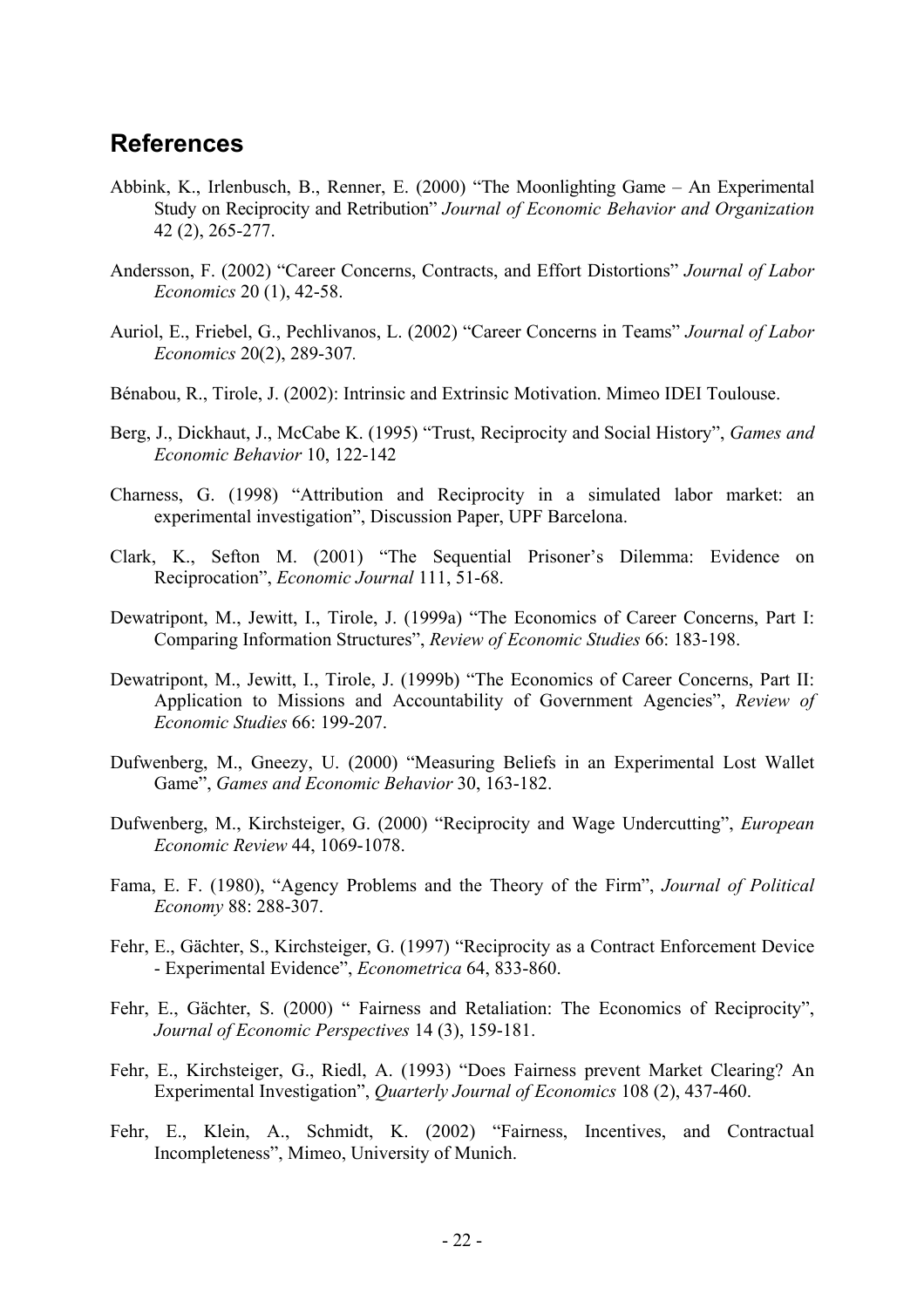- Fehr, E., Schmidt, K. (2000) "Fairness, Incentives and Contractual Choices", *European Economic Review* 44, 1057-1068.
- Fehr, E., Schmidt, K. (forthcoming) "Theories of Fairness and Reciprocity Evidence and Economic Applications", to appear in: Dewatripont, M. et.al., Advances in Economic Theory, 8<sup>th</sup> World Congress of the Econometric Society.
- Fischbacher, U. (1998) "Z-Tree: A Toolbox for Readymade Economic Experiments" University of Zurich
- Gächter, S., Falk, A. (2002) "Reputation and Reciprocity: Consequences for the Labor Relation", *Scandinavian Journal of Economics* 104, 1-26.
- Gibbons, R., Murphy, K. (1992) "Optimal Incentive Contracts in the Presence of Career Concerns: Theory and Evidence", *Journal of Political Economy* 100, 468-505.
- Gibbons, R., Waldman, M. (1999) "Careers in Organizations: Theory and Evidence", in: Ashenfelter, O. and Card, D. (eds), Handbook of Labor Economics, Vol. 3, North-Holland, Amsterdam.
- Güth, W., Huck, S., Ockenfels, P. (1996) "Two-level ultimatum bargaining with incomplete information", *Economic Journal* 106, 593-604.
- Holmström, B. (1982) "Managerial Incentive Problems A Dynamic Perspective", in: Essays in Economics and Management in Honor of Lars Wahlbeck, Helsinki; reprinted in: *Review of Economic Studies* 66, January 1999, 169-82.
- Huck, S. (1999) "Responder behavior in ultimatum offer games with incomplete information", *Journal of Economic Psychology* 20, 183-206.
- Irlenbusch, B., Sliwka, D. (2003) "Reciprocity and Effort Transparency", Discussion Paper University of Bonn and University of Erfurt.
- Irlenbusch, B., Sliwka, D., "Zu impliziten Anreizen in Arbeitsbeziehungen eine experimentelle Studie", forthcoming in: *Zeitschrift für Betriebswirtschaft*.
- Kagel, J., Kim, C. K., Moser D. (1996) "Fairness in ultimatum games with asymmetric information and asymmetric payoffs", *Games and Economic Behavior* 13, 100–110.
- Mitzkewitz, M., Nagel, R. (1993) "Experimental Results on Ultimatum Games with Incomplete Information", *International Journal of Game Theory* 22, 171-198.
- Van der Heijden, E., Nelissen, J. Potters, J., Verbon, H. (2001) "Simple and Complex Gift Exchange in the Laboratory" *Economic Inquiry* 39, 280-297.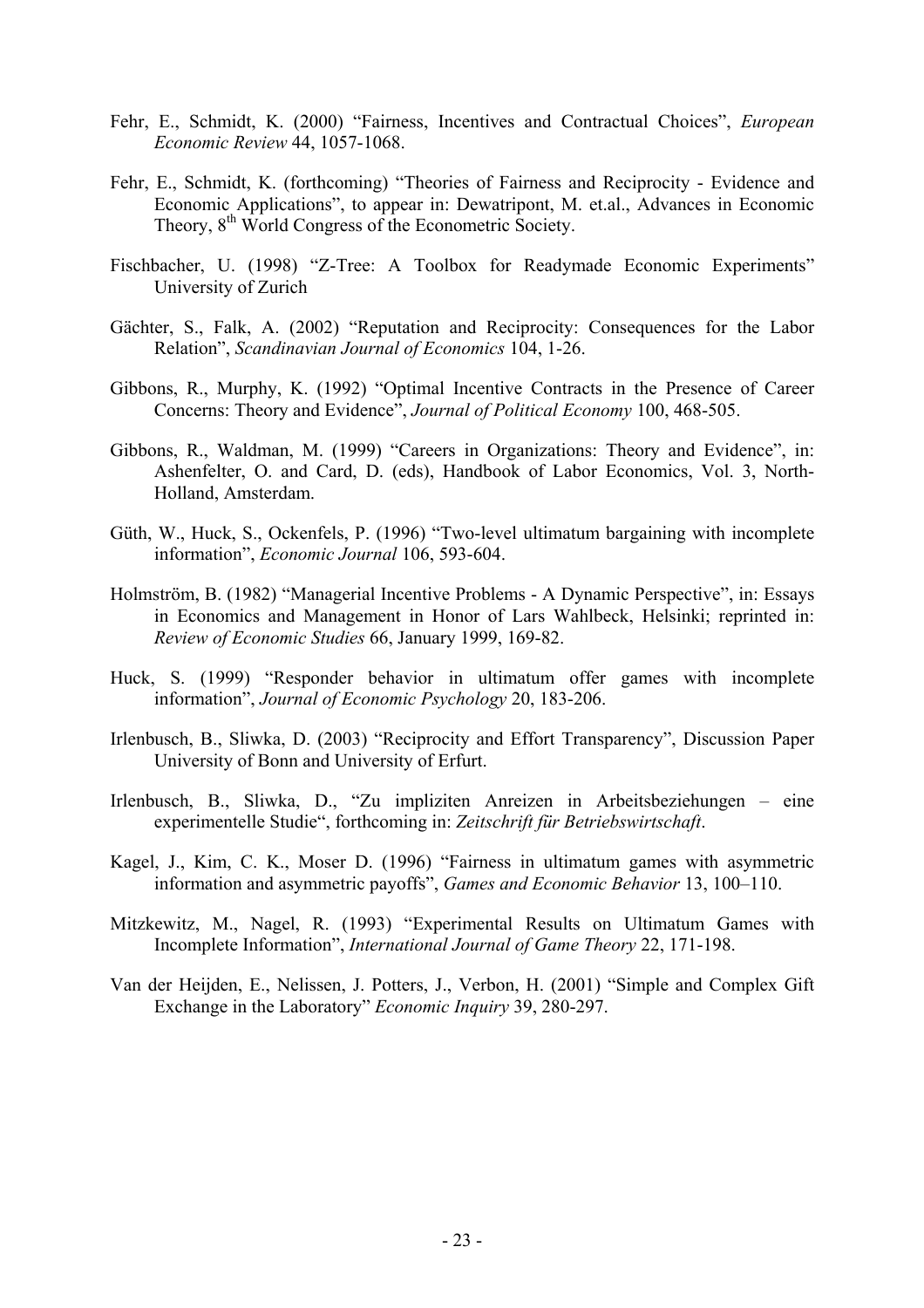#### **Appendix: Equilibrium in the Hidden Ability Setting**

First, we have to compute  $E[w_2(y_1) | e_1]$ , which is given by

$$
E[w_2(a+e_1)e_1] = P(a+e_1 < e_1^*)0 + E[(a+e_1-e_1^*) \cdot I_{\{e_1^* \le a+e_1 \le e_1^*+A\}}] + P(a+e_1 > e_1^* + A)A
$$
  
= 
$$
E[(a+e_1-e_1^*) \cdot I_{\{e_1^* \le a \le e_1^* \le e_1+A\}}] + P(a > e_1^* - e_1 + A) \cdot A,
$$

where *I* is the indicator function. When  $e_1 < e_1^* - A$  this must be 0, for  $e_1^* - A < e_1 < e_1^*$  $e_1^* - A < e_1 < e_1^*$  it is equal to

$$
\int_{e_1-e_1}^{A} (a+e_1-e_1^*) \frac{1}{A} da = \frac{A}{2}+e_1-e_1^*+\frac{1}{2A}(e_1-e_1^*)^2.
$$

If, however,  $e_1^* \le e_1 \le e_1^* + A$  $e_1^* \le e_1 \le e_1^* + A$  it is

$$
\int_{0}^{e_{1}^{*}-e_{1}^{*}A} \left(a+e_{1}-e_{1}^{*}\right) \frac{1}{A} da + \frac{e_{1}-e_{1}^{*}}{A} A = \frac{\left(e_{1}-e_{1}^{*}+A\right)\left(e_{1}^{*}-e_{1}+A\right)}{2A} + e_{1}-e_{1}^{*}.
$$

And finally for  $e_1 > e_1^* + A$  it is equal to *A*. By taking the first derivative of the expressions we get that

$$
\frac{\partial E\big[ w_2(a+e_1)\big]e_1\big]}{\partial e_1} = \begin{cases} 0 & \text{if } e_1 < e_1^* - A, \\ 1 + \frac{e_1 - e_1^*}{A} & \text{if } e_1^* - A \le e_1 < e_1^*, \\ 1 - \frac{e_1 - e_1^*}{A} & \text{if } e_1^* \le e_1 \le e_1^* + A, \\ 0 & \text{if } e_1 > e_1^* + A. \end{cases}
$$

Note that  $E[w_2(y_1)]e_1$  is continuously differentiable. A necessary condition for  $e_1^*$  to be an equilibrium is now that  $\frac{\partial E[w_2(a+e_1)]e_1|}{\partial e_1}$  =  $c'(\mathbf{e}_1^*)$  which is equivalent to  $c'(\mathbf{e}_1^*)=1$ . Note, however, that  $E[w_2(y_1)]e_1$  is only concave for  $e_1 \ge e_1^*$ . Hence, the first order condition is not sufficient for an optimal decision by the agent. A sufficient condition for  $e_1^*$  to be optimal is that  $\frac{\partial E[w_2(a+e_1)]e_1}{\partial e_1} \ge c' (e_1)$  for all  $e_1 \le e_1^*$  or

$$
1 + \frac{e_1 - e_1^*}{A} \ge c'(e_1) \text{ for all } e_1 \le e_1^*.
$$

This condition is satisfied if *A* is sufficiently large because  $c'(e_1) < 1$  if  $e_1 \leq e_1^*$ . In particular, for quadratic cost functions  $c(e) = \frac{c}{2} e^2$  we have  $e_1^* = \frac{1}{c}$  and this condition is equivalent to

$$
1 + \frac{e_1 - \frac{1}{c}}{A} \ge ce_1 \iff (Ac - 1)\frac{1}{c} \ge (Ac - 1)e_1
$$

for all  $e_1 \leq e_1^* = \frac{1}{c}$  which holds whenever  $A \geq e_1^* = \frac{1}{c}$ .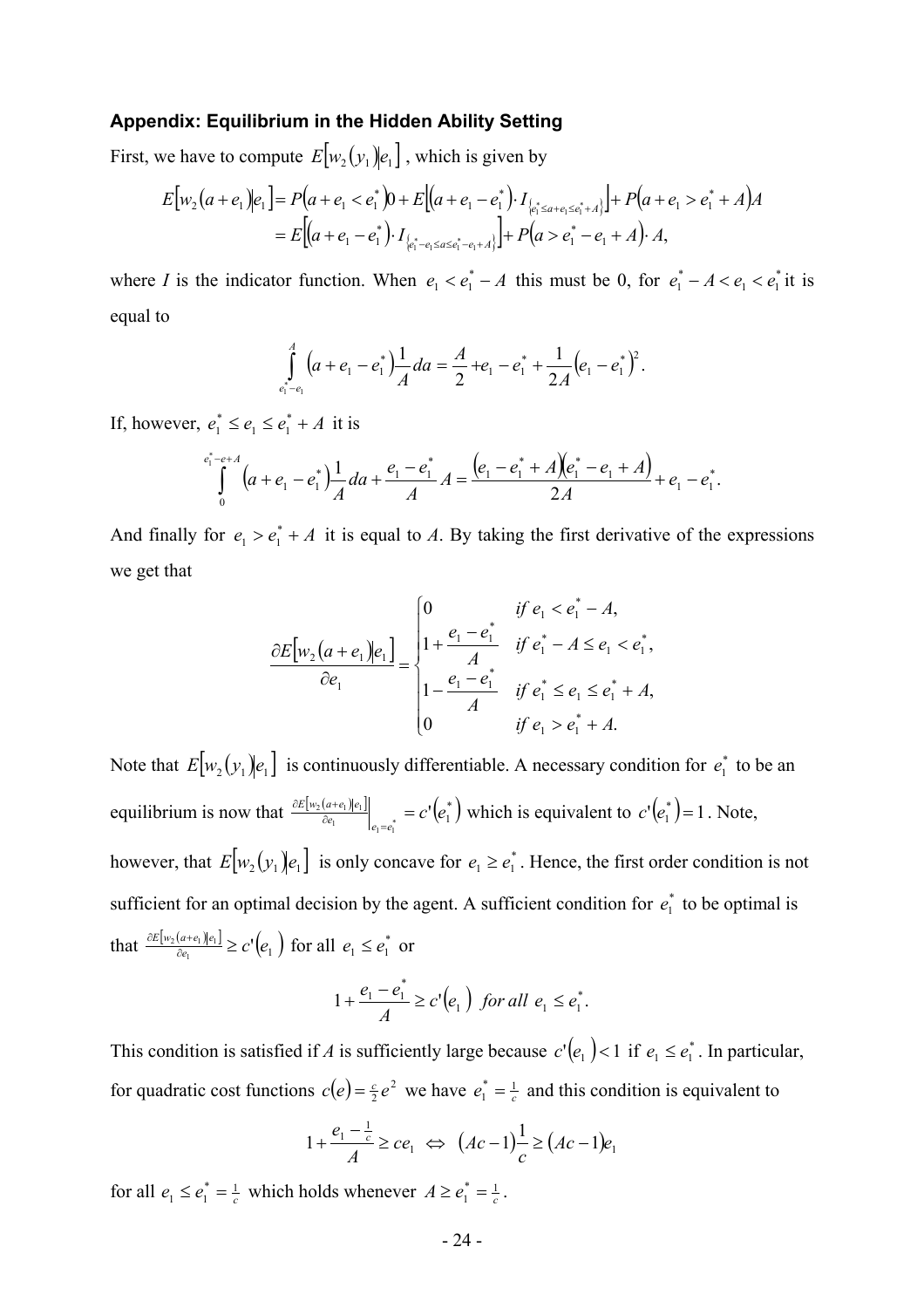

**Appendix: Presentation of the Cost Function as Provided to the Participants**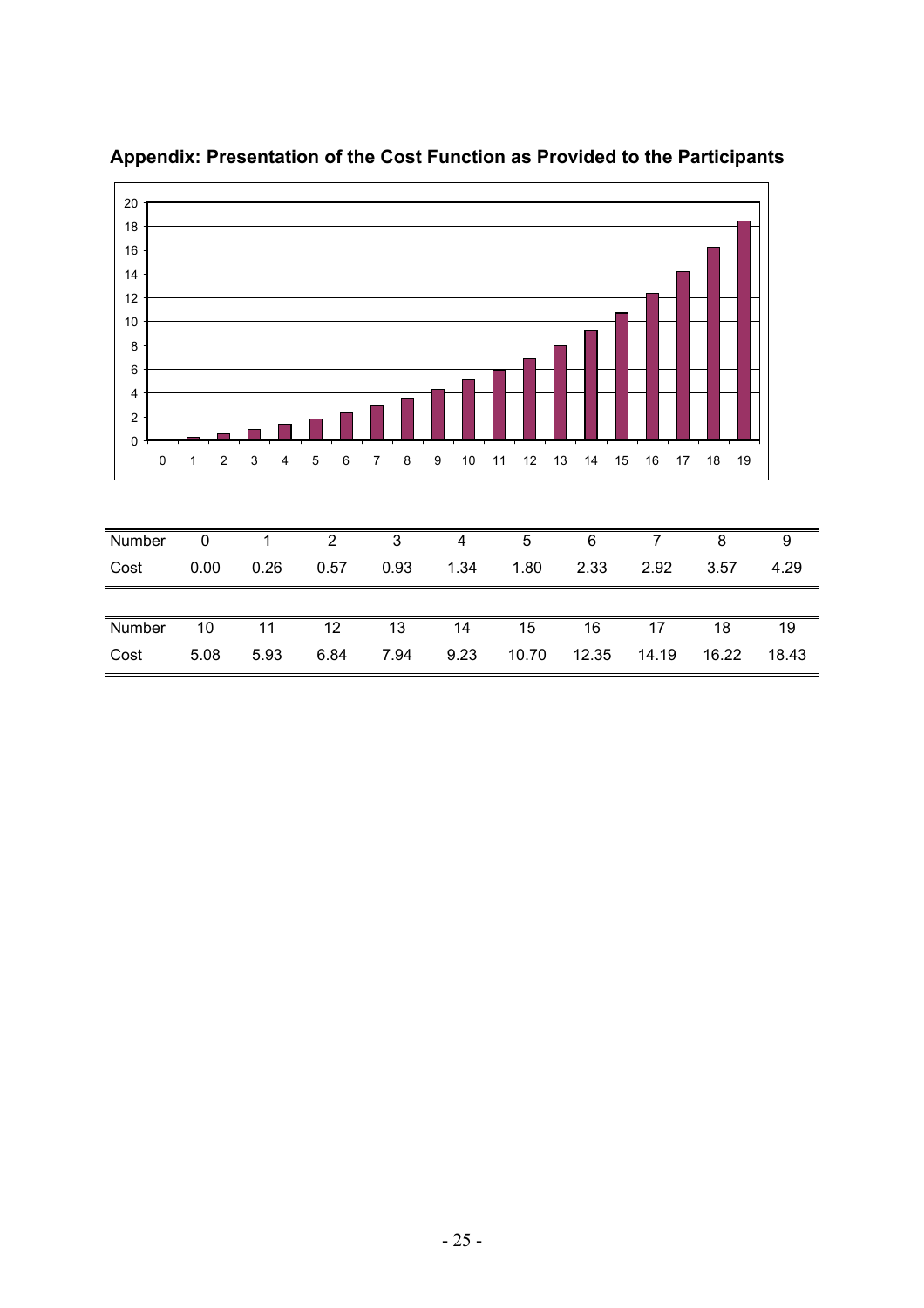#### **Appendix: Experimental Instructions**

(original instructions were in German; they are available upon request from the authors; treatment differences in instructions are indicated by {*hidden ability treatment: "..."; revealed ability treatment:*  $" \ldots" \} )$ 

#### **Rounds, Periods and Roles**

- The experiment consists of 12 rounds each comprising 2 periods
- During the experiment you belong to a group of 7 members including yourself. Each player belongs to one of the two groups but nobody knows the identity of the other six members. The composition of the groups does not change throughout the experiment.
- There are two different roles, type A-players and type B-players. There are four players of type A and three players of type B in each group. The different types are assigned at random in the beginning and do not change during the experiment.

#### **The Basic Value**

At the beginning of each round, a new **basic value** is fixed for every player of type B. The basic values remain unknown during the whole experiment, i.e. they are not revealed to any of the players – not even to the players of type B themselves. It is only common knowledge that the basic values are chosen at random out of the set of integer numbers  $\{0, 1, ...19\}$ , each number being drawn with the same probability. The basic values are kept constant for the two periods. **New basic values are selected in each new round.** 

#### **The Structure of a Period:**

#### • **Offer of transfer payments by the players of type A**

At the beginning of each period, every player of type A announces a certain amount of the fictitious currency "Taler" out of {0, 1, ...,38} for each of the 3 players of type B in his group and a direction in which he wants the amount to be transferred: either from him to the specific player B or vice versa.

#### • **Acceptance or rejection of the transfer payment offer by the players of type B**

Each of the players of type B decides whether he wants to accept one of the four offers proposed to him by the players of type A.

- In case he rejects all offers, his current period ends.
- In case he accepts one offer, the offered transfer occurs immediately, i.e. the amount of "Taler" is transferred from the account of the payer to that of the payee.

#### • **Selection of a number by the players of type B**

If a player of type B has accepted an offer by one of the players of type A - and the transfer of Taler has occurred - then this player of type B has to select a number out of the integer set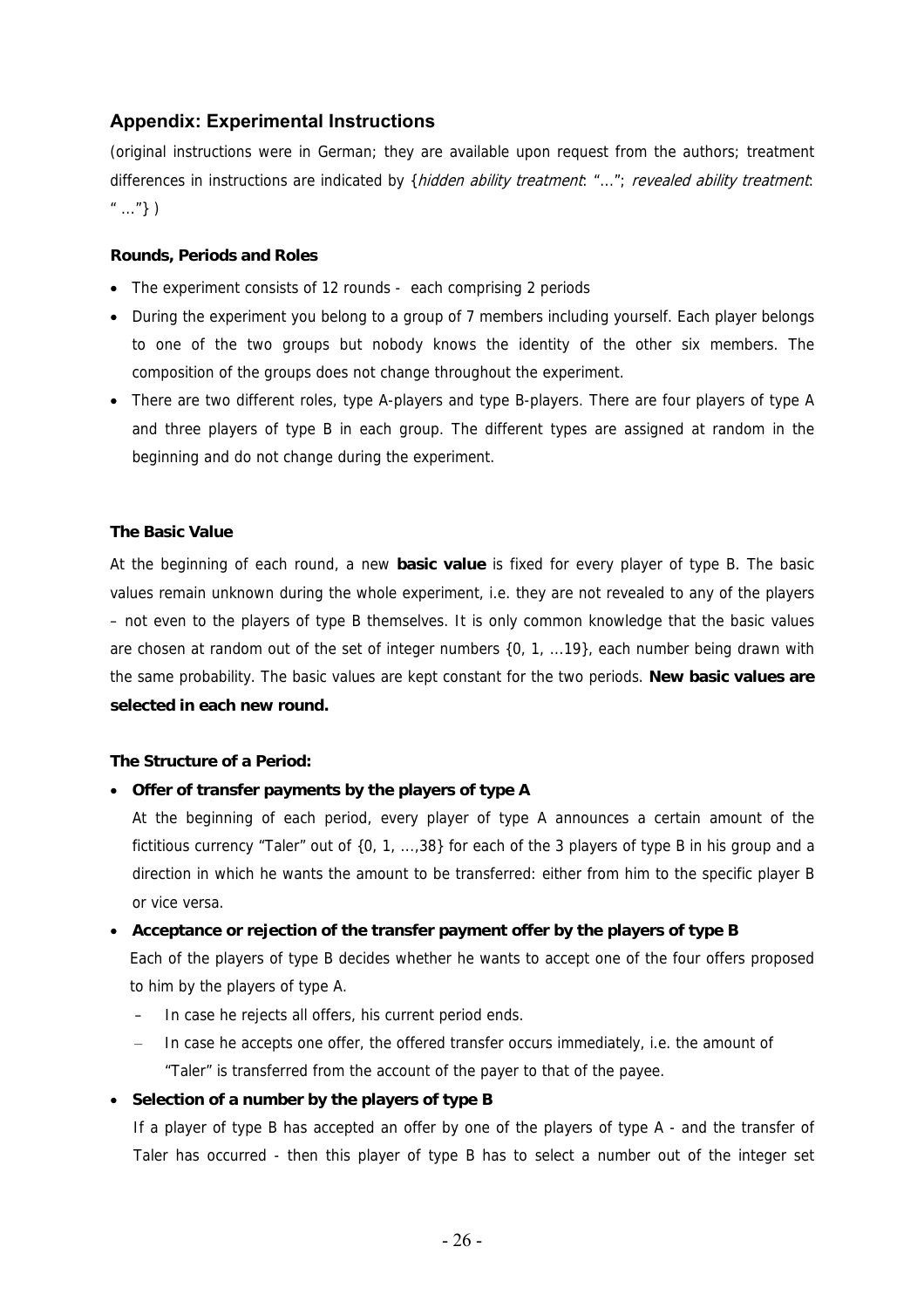{0, 1, ..., 19}. The larger the chosen number is, the more costs the type B-player has to pay (s. table of costs).

After the selection of this number, its costs are subtracted from the account of the very type Bplayer. The so-called **result** is calculated as follows: result = selected number + basic value of this very type B-player. This result is added on the account of the type A-player whose offer has been accepted. Note that the type B-player only has to pay the costs of his selected number. The basic value causes no costs.

#### **Difference between the first and second period**

The procedure of both periods in a round is identical. But there is a difference in the information available to type A-players when they make their offers of transfer payments for type B-players. At the beginning of the **first period, there is no information on the type B-players**. However, **before the second period, for each type B-player** who had accepted an offer the {*hidden ability* treatment: "**transfer payment and the result**"; revealed ability treatment: "**transfer payment, base value, and the result**"} are revealed. If he had rejected all offers this is also announced.

#### **Order of Appearance of the players**

During one round, the order of appearance of the players is kept constant, i.e. the **player's position in the list of all players of his type is always the same in this very round**. Before a new round starts, a new order is chosen at random. Consequently, it is impossible to recognise a player in different rounds by his position in the lists shown on the screen.

#### **Initial Capital and Total Payoffs**

At the beginning of the experiment, every participant gets a certain amount of initial capital in the fictitious currency Taler on his account. At the end of the experiment, his account will be changed into DM at an exchange rate of 0,10 DM per Taler and will be paid to the player.

#### **Please note:**

- During the experiment no communication is permitted except via the experimental software.
- All decisions are made anonymously, i.e. no one gets to know the identity of someone else who has made a certain decision.
- In addition the final payment is made anonymously, i.e. no one learns how much another participant has earned.